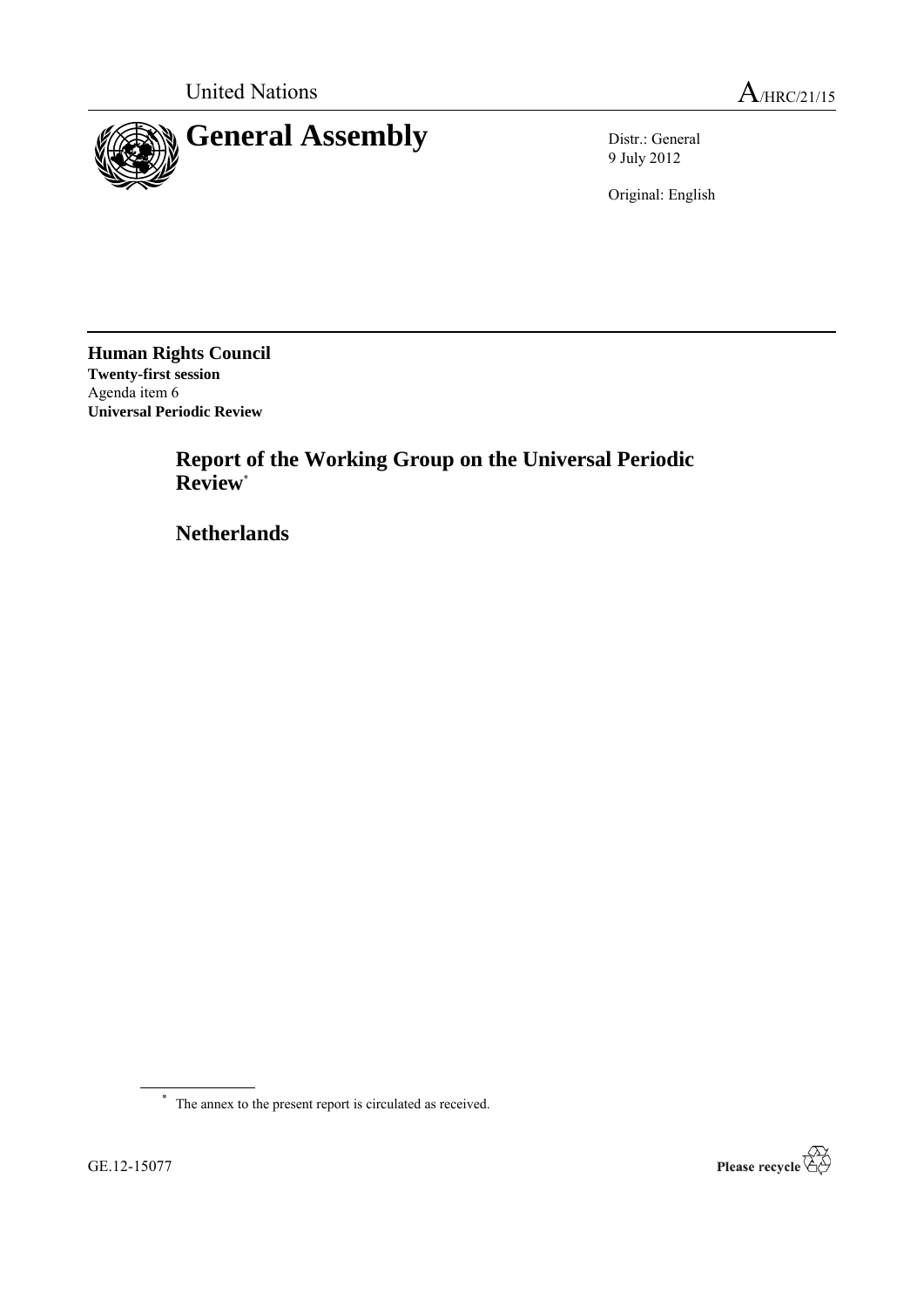### **A/HRC/21/15**

# Contents

|       |    | Paragraphs | Page |
|-------|----|------------|------|
|       |    | $1 - 4$    | 3    |
|       |    | $5 - 97$   | 3    |
|       | A. | $5 - 19$   | 3    |
|       | B. | $20 - 97$  | 5    |
| П     |    | 98         | 14   |
| Annex |    |            |      |
|       |    |            | 23   |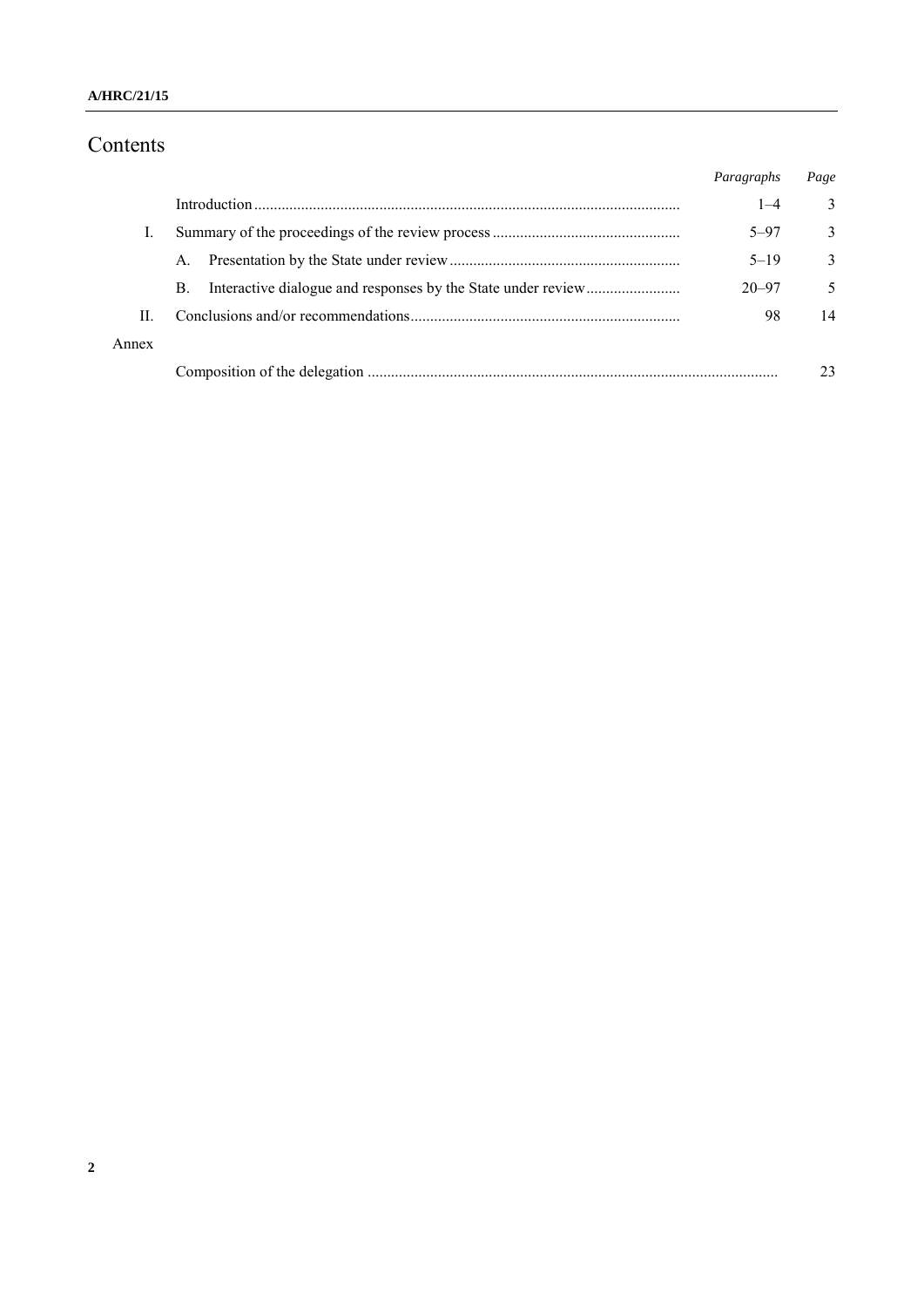## **Introduction**

1. The Working Group on the Universal Periodic Review, established in accordance with Human Rights Council resolution 5/1 of 18 June 2007, held its thirteenth session from 21 May to 4 June 2012. The review of the Netherlands was held at the 15th meeting on 31 May 2012. The delegation of the Netherlands was headed by Liesbeth Spies, Minister of Interior and Kingdom Relations. At its 18th meeting held on 4 June 2012, the Working Group adopted the report on the Netherlands.

2. On 3 May 2012, the Human Rights Council selected the following group of rapporteurs (troika) to facilitate the review of the Netherlands: Benin, the Russian Federation and Thailand.

3. In accordance with paragraph 15 of the annex to resolution 5/1 and paragraph 5 of the annex to Council resolution 16/21 of 25 March 2011, the following documents were issued for the review of the Netherlands:

(a) A national report submitted and a written presentation made in accordance with paragraph 15 (a) (A/HRC/WG.6/13/NLD/1);

A compilation prepared by the Office of the United Nations High Commissioner for Human Rights (OHCHR) in accordance with paragraph 15 (b) (A/HRC/WG.6/13/NLD/2);

(c) A summary prepared by OHCHR in accordance with paragraph 15 (c) (A/HRC/WG.6/13/NLD/3 and Corr.1).

4. A list of questions prepared in advance by Norway, the United Kingdom of Great Britain and Northern Ireland, Slovenia and Sweden was transmitted to the Netherlands through the troika. These questions are available on the extranet of the universal periodic review (UPR).

### **I. Summary of the proceedings of the review process**

#### **A. Presentation by the State under review**

5. Firstly, the national report of the Netherlands was introduced by the Minister of the Interior and Kingdom Relations of the Netherlands, Liesbeth Spies, who reported that it was the first time that all four countries of the Kingdom had been represented, namely Aruba, Curaçao, Sint Maarten and the Netherlands. Ms. Spies noted the great importance that the Netherlands attached to promoting, protecting and upholding human rights, as demonstrated by the Dutch candidature to the Human Rights Council for the 2015–2017 term. She also highlighted the new developments since the last UPR, such as the establishment of the National Human Rights Institute in accordance with the principles relating to the status of national institutions for the promotion and protection of human rights (Paris Principles) and the establishment, in 2011, of the Children's Ombudsman.

6. Ms. Spies emphasized the important role that numerous organizations, beside the Government, Parliament and judiciary, played in supervising observance of human rights. The expertise of academics and representatives of human rights organizations was often requested in order to establish a constructive dialogue. UPR was a notable example of that dialogue.

7. In addition, Ms. Spies explained that, in April 2012, the Coalition Government of the Netherlands had resigned. Therefore, the current Government, although officially not in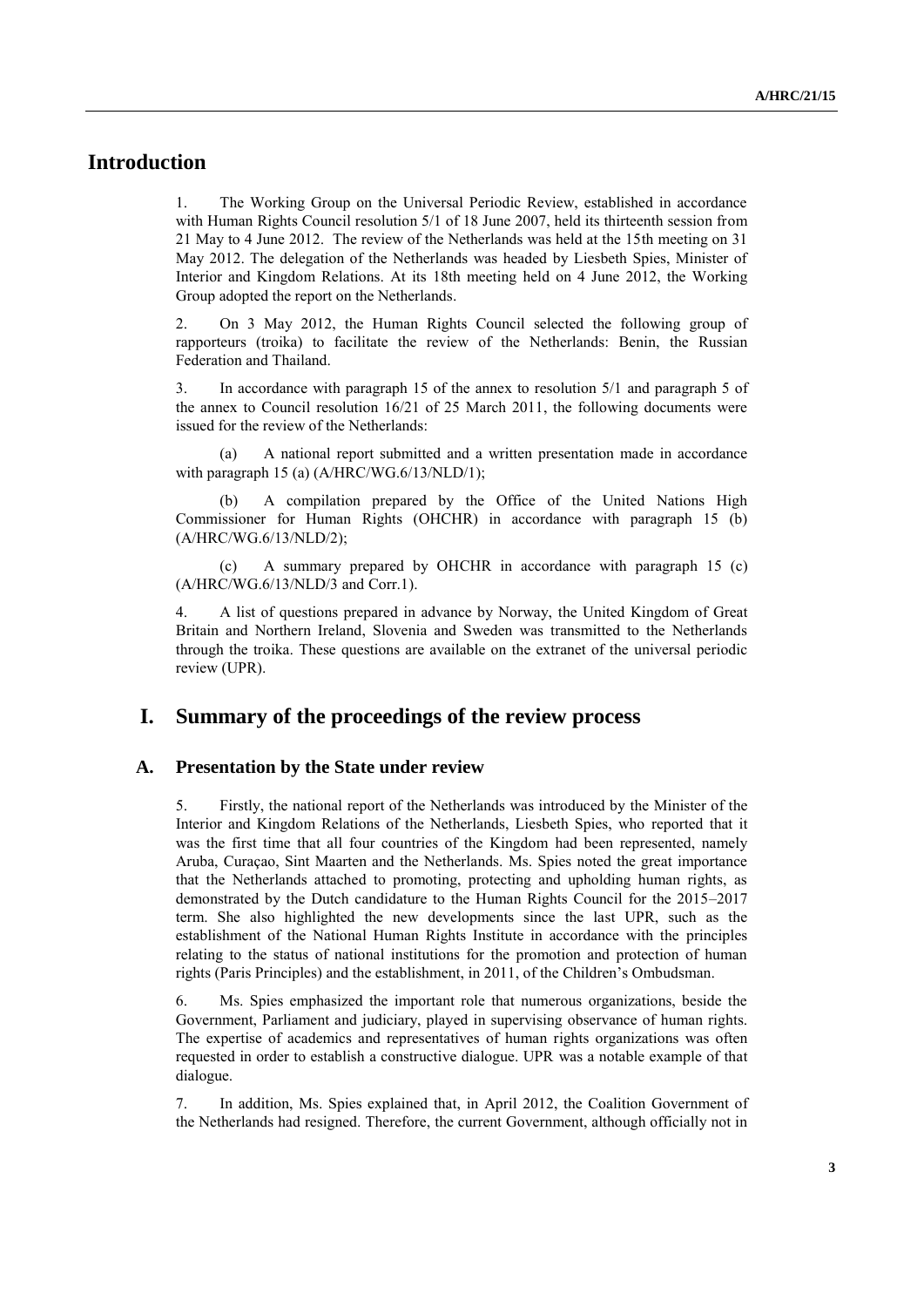function, would continue its work on the implementation of the main policy measures to endorse full respect of human rights, inter alia: guaranteeing the equality of every citizen, promoting integration, fighting domestic violence by punishing perpetrators and protecting victims, combating the trafficking of human beings, protecting refugees and asylum seekers, promoting social acceptance of LGBT people in society and human rights education in the Dutch school.

8. According to Ms. Spies, regularly policy measures or legislation did limit human rights, e.g. in the interest of public safety of for the prevention of disorder or crime. That was inevitable and sometimes even required by human rights in the case of positive obligations. In the view of the delegation, the need to strike a balance between different interests had sometimes been extensively debated in the Dutch political arena, as it had been in the context of privacy measures and draft legislation limiting privacy. The compatibility of that legislation with the human right standards was of outmost importance. It required a thorough scrutiny test, which was guaranteed by the Dutch professionals and institutions. Improvements in that regard had been made, especially in the starting phase of new draft legislation. It had been done in the field of privacy, where establishing privacy impact assessments describing the modalities for the planned processing of personal data was compulsory nowadays.

9. Ms. Spies also stressed that the Netherlands was strongly committed to the UPR process, having voluntarily submitted a mid-term review in 2010 and constructively contributing to UPR sessions of other Member States. She emphasized that the Netherlands would take the recommendations put forward during the second UPR cycle very seriously and ensure serious and transparent follow up to the recommendations and willingness to answer all questions.

10. Secondly, a representative from Aruba referred to the new Ordinance on Compulsory Education, which would guarantee access to the education system to all children, irrespective of their legal status, to illustrate that efforts had been made to harmonize legislation with the human rights instruments. Reference was also made to the new juvenile justice system in the new Criminal Code, which provided the court with a wider range of sanctions, including placement in a juvenile detention centre and training orders, to make the transition back into society as smooth as possible and offer them a better chance for the future.

11. Thirdly, a representative from Curaçao stated that the universal rights and fundamental freedoms are duly respected and protected in Curaçao. It mentioned that Curaçao would establish a human rights institute, spearheaded by the Treaty Section of the Directorate of Foreign Relations. Furthermore the representative stressed the political participation of women.

12. Ms. Spies thanked the delegations of Sweden, Slovenia and the United Kingdom for their advanced written questions. In relation to the questions related to the Convention on the Rights of Persons with Disabilities (CRPD), she proudly announced that the Government of the Netherlands was preparing for approval and the draft act for ratification would be submitted during the course of 2012.

13. Concerning the question related to the Optional Protocol to the Convention against Torture and Other Cruel, Inhuman or Degrading Treatment or Punishment (OP-CAT), Ms. Spies explained that the Netherlands did not limit the scope of application to people deprived of liberty solely on the basis of criminal law; the ground of deprivation was irrelevant.

14. The delegation noted that the Government of the Netherlands gave high priority to combating discrimination, and an anti-discrimination action plan had been sent to the House of Representatives in 2010 and in 2011.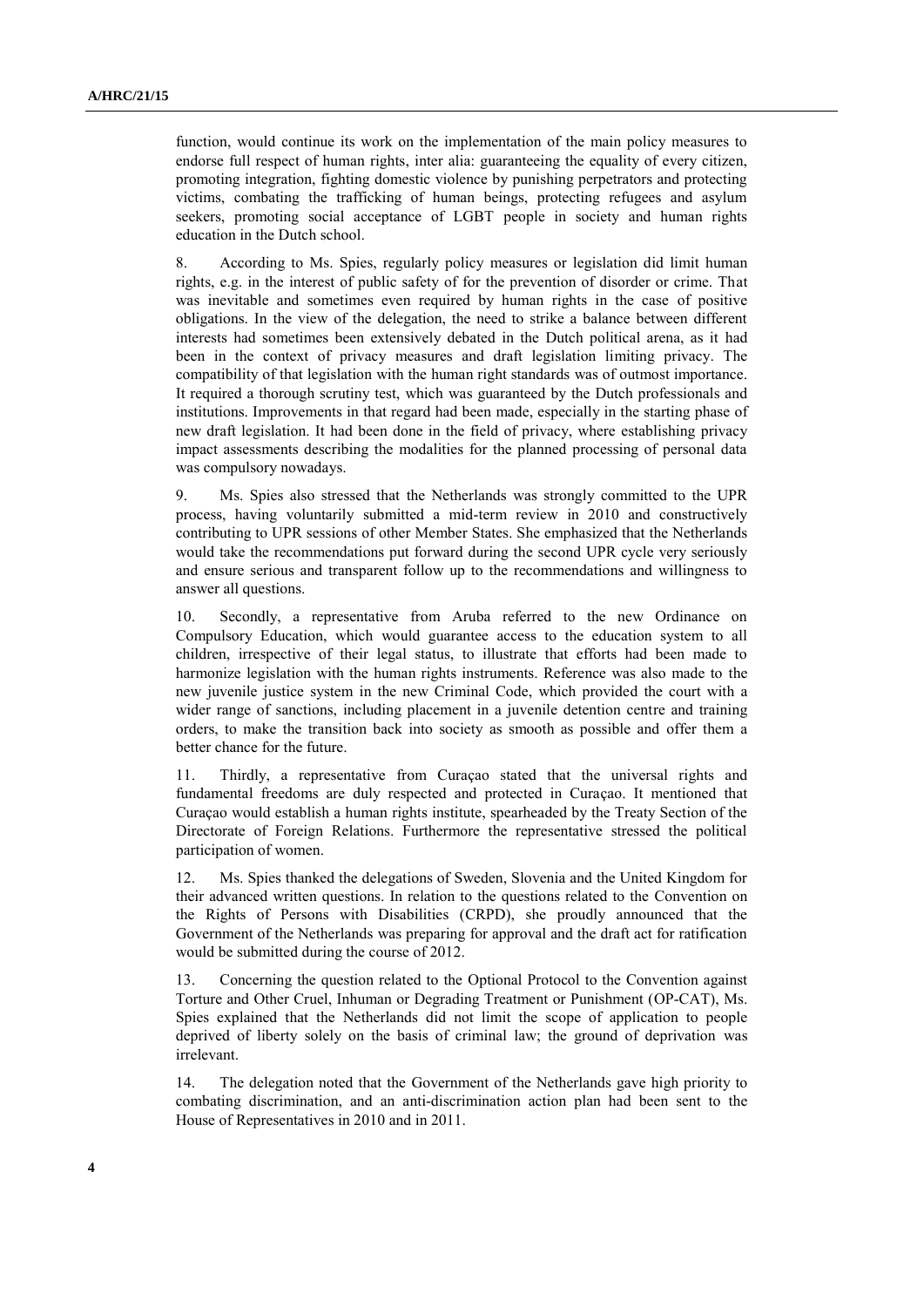15. In relation to identity theft and data protection, Ms. Spies stated that the Netherlands was currently working on a legislative proposal on data breach notification. The proposal would require those responsible for personal data to notify the data protection authorities in case of "leakage" of personal data with specific risks for privacy, including identity theft. The initiative was expected to be tabled in the second half of 2012.

16. Ms. Spies responded to the question on freedom of religion reporting that a bill on the ban of ritual slaughter had been initialized by the Parliament. That bill was still pending in Senate, and no majority was expected. Concerning the bill on face-covering garments, the Government was of the opinion that the bill would indeed limit the freedom of religion or belief; however, there were reasons for the bill in line with the limitation clauses of the freedom of religion or belief, which was not an absolute right.

17. In response to the remarks on the importance of facts and figures in the debate on migration, Ms. Spies referred to the so-called Dutch Migration Chart, containing factual analyses, useable in the public debate on migration.

18. The Minister informed that the Government of the Netherlands had recently made some progress on the issue of prostitution. Regulation and monitoring of that sector was reasonably successful. A law proposition was currently under way, with the primary goals being to reduce the local and regional disparities, get more insight into the escort sector and further facilitate regulation and monitoring.

19. Finally, concerning the question about the lessons learnt from the non-governmental organization (NGO) consultations in the process of the preparations for UPR, Ms. Spies emphasized the importance and relevance of the consultation process as such, and the relevance of being in dialogue. The Netherlands had learned about the concerns expressed by many NGOs regarding the human rights situation in the Netherlands, which had helped the Netherlands to get a better understanding of their concerns and the focus of the concerned NGOs. That had helped the Government in the drafting of its report. Ms. Spies expressed the hope that NGOs and institutions were also fed by the platform offered by the Netherlands and that she had the impression that was rightly the case.

### **B. Interactive dialogue and responses by the State under review**

20. During the interactive dialogue, 49 delegations made statements. Recommendations made during the dialogue are to be found in section II of the present report.

21. Egypt noted the Dutch decision to establish a national human rights institution. It expressed concern about the legalization of prostitution, the existence of child sex tourism, rights of migrants and national or ethnic, religious and linguistic minorities, racism and xenophobia from, among others, extreme political parties. It requested information on the promotion of tolerance and non-discrimination. Egypt made recommendations.

22. Estonia congratulated the Netherlands on the inclusion of civil society and other stakeholders in the preparation of its UPR report. Estonia commended the creation of a Children's Ombudsman, the country's policies on LGBT rights, the protection of privacy and individual data and its role as a driver in the Internet freedom agenda. Estonia encouraged the Netherlands to continue its combat on incitement against minority groups. Estonia made recommendations.

23. France welcomed the ratification by the Netherlands of the International Convention for the Protection of All Persons from Enforced Disappearances (CPED) and OP-CAT. It commended the establishment of a national human rights institution and the Children's Ombudsman, requesting information on mechanisms envisaged to align the Dutch Antilles with these two initiatives. It noted concern over persistent discrimination of women,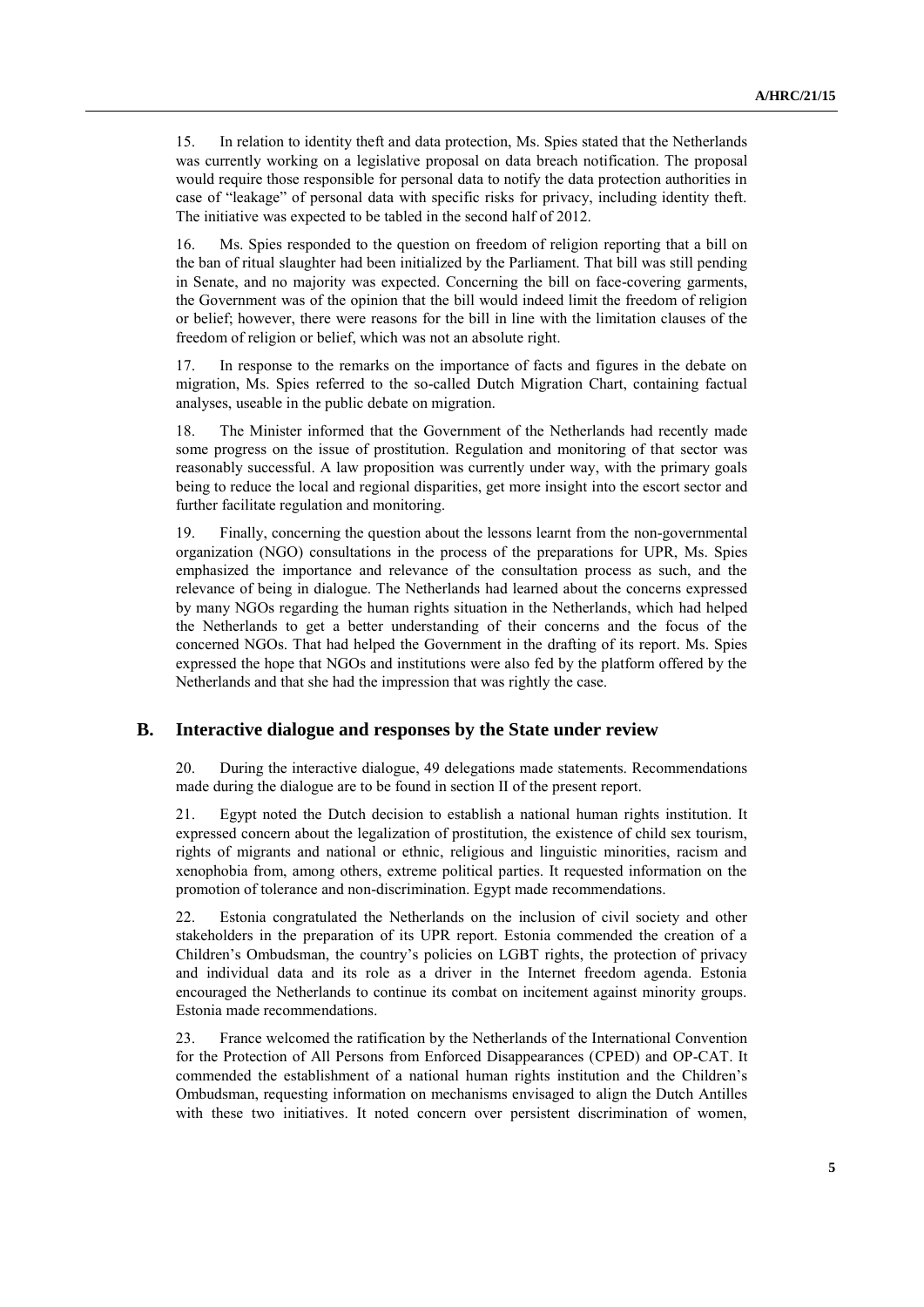particularly migrant women, and the propagation over Internet of racist and anti-Semitic views. France made recommendations.

24. Germany commended the country's implementation of a significant number of recommendations from the first UPR, its combat against human trafficking, particularly through the renewal of the mandate of the Task Force on Human Trafficking and approval of its 2011–2014 action plan. Germany welcomed the drafting of an action plan to combat child abuse. Germany asked about the parliamentary process to ratify CRPD, and when the National Institute for Human Rights would be operational.

25. Greece noted with satisfaction the Dutch efforts to promote women's rights but expressed concern that women still earned less than men and requested information on measures to combat that issue. Greece also requested information on the functioning of detention centres vis-à-vis the treatment of migrants in line with the Convention against Torture and Other Cruel, Inhuman or Degrading Treatment or Punishment (CAT). Greece made recommendations.

26. Guatemala expressed concern about administrative and criminal measures used in the Netherlands that could place migrants in situations of vulnerability, such as limited access for undocumented migrants to basic services, and that illegal residence was described in the Penal Code as an offence, which penalized migrants seeking to improve their conditions of existence. Guatemala noted with interest the establishment of Municipal Anti-Discrimination Services requesting further information on the implementation, functioning and development of those services. Guatemala made a recommendation.

27. Poland congratulated the Netherlands on the significant developments achieved in its human rights infrastructure. Poland made recommendations.

28. India welcomed the country's establishment of a national human rights institution (NHRI). India expressed concern about the increase in reports of racial discrimination, xenophobia and ethnic profiling and encouraged the Netherlands to intensify efforts to combat discrimination. India highlighted the Dutch efforts to address violence against women, and noted its position as premier donor State to OHCHR funds. India made recommendations.

29. Indonesia congratulated the country's establishment of a national human rights institution in accordance with the Paris Principles. It welcomed the renewal of the Task Force on Human Trafficking mandate but expressed concern about the levels of discrimination and xenophobia in the Netherlands, particularly anti-Muslim speeches made by political and public figures and the media. Indonesia made recommendations.

30. The Islamic Republic of Iran expressed concern on human rights violations, cited in the OHCHR report, by the Government of the Netherlands, particularly racial and religious discrimination, discrimination against Muslims, migrants, asylum seekers, people of African descent and other minority groups. The Islamic Republic of Iran made recommendations.

31. Malaysia observed with concern the incidence of racist and xenophobic speeches, particularly against Muslims, made by the media, influential political and public figures, as well as racism directed at ethnic minorities during election campaigns. Malaysia asked if any measures had been taken to address this issue. It also referred with concern to observations of discrimination toward ethnic minorities made by the Committee on the Elimination of Racial Discrimination. Malaysia made recommendations.

32. Mexico noted with satisfaction measures taken by the Netherlands to guarantee the rights of asylum seekers, such as the replacement of the 48-hour accelerated procedure. Mexico welcomed the establishment of an NHRI in accordance with the Paris Principles, the Children's Ombudsman and the introduction of Municipal Anti-Discrimination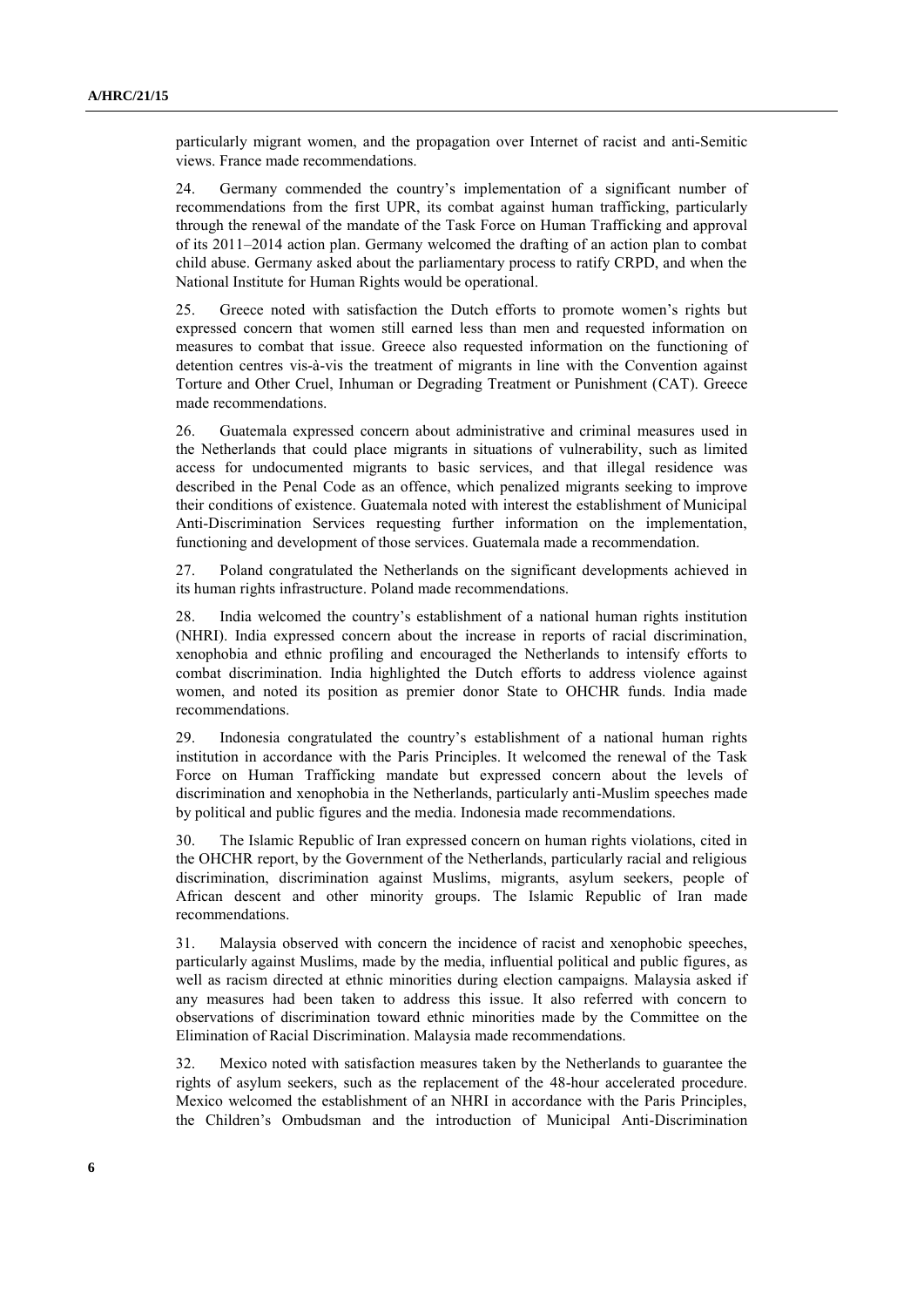Services, as well as the progress and good practice achieved in Aruba, Curaçao and Sint Maarten. Mexico made recommendations.

33. Morocco applauded the establishment of a national human rights institution, the Children's Ombudsman and the Municipal Anti-Discrimination Services. It requested further information on particularly the impact of the "Eigen Kracht" programme, the success experience of Aruba in the combat against human trafficking and measures taken by the Netherlands to ensure the respect of privacy through the secure use of personal data. Morocco made recommendations.

34. Mozambique commended the Netherlands on its many initiatives undertaken to promote human rights, particularly efforts to reduce human trafficking and the establishment of an NHRI in accordance with the Paris Principles. Mozambique welcomed the ratification of the CPED, the Optional Protocol to the Convention against Torture and Other Cruel, Inhuman or Degrading Treatment or Punishment (OP-CAT) and Optional Protocol to the Convention on the Rights of the Child on the involvement of children in armed conflict (OP-CRC-AC) and was encouraged by the announcement of pending approval of CRPD and its Optional Protocol. Mozambique urged the Netherlands to consider withdrawing its reservations to the Convention on the Rights of the Child (CRC).

35. Despite existing anti-discrimination measures, Nicaragua noted the continuation of discrimination of ethnic minorities in the Netherlands mainly due to the lack of a comprehensive plan of action targeting that social problem. As a result, those affected, particularly migrant women and minority groups, were prevented from enjoying social, economic and cultural rights. Nicaragua made recommendations.

36. Norway welcomed the establishment of an NHRI and Children's Ombudsman. Norway requested information on the views of the Netherlands on the suggestion by civil society to formalize human rights education in order to increase awareness. Norway made recommendations.

37. Pakistan commented on the adverse effects of individual freedoms practised in the Netherlands, stating that absolute freedom could impinge the rights and freedoms of others through insult, incitation of hatred and discrimination. It referred to concerns vis-à-vis racist and xenophobic speeches made by extreme Dutch political parties and expressed regret at the Dutch decision not to appeal the verdict of the Geert Wilders case. Pakistan asked the Netherlands how it intended to stop Wilders' campaign of Islamophobia. Pakistan made recommendations.

38. Paraguay welcomed the establishment of an NHRI in accordance with the Paris Principles and the creation of a Children's Ombudsman, expressing its hope that those institutions could fully undertake activities to investigate, provide information about the human rights situation and cooperate systematically with civil society, as well as with national, European and other institutions engaged in the protection of human rights. Paraguay voiced concern over migrants' human rights, particularly reports that migrants were exposed to marginalization. Paraguay made recommendations.

39. The Philippines welcomed the establishment of the Children's Ombudsman but noted an apparent absence of a consolidated national action plan for human rights in the countries that comprised the Kingdom of Netherlands. The Philippines appreciated the frank assessment presented by the Netherlands regarding challenges in the implementation of the right to privacy, particularly the protection of personal data. The Philippines made recommendations.

40. Ms. Spies expressed appreciation for the interventions noting the progress made in the Kingdom of the Netherlands. She reiterated that the Netherlands was currently evaluating the consequences of the ratification of CRPD. The preparations before the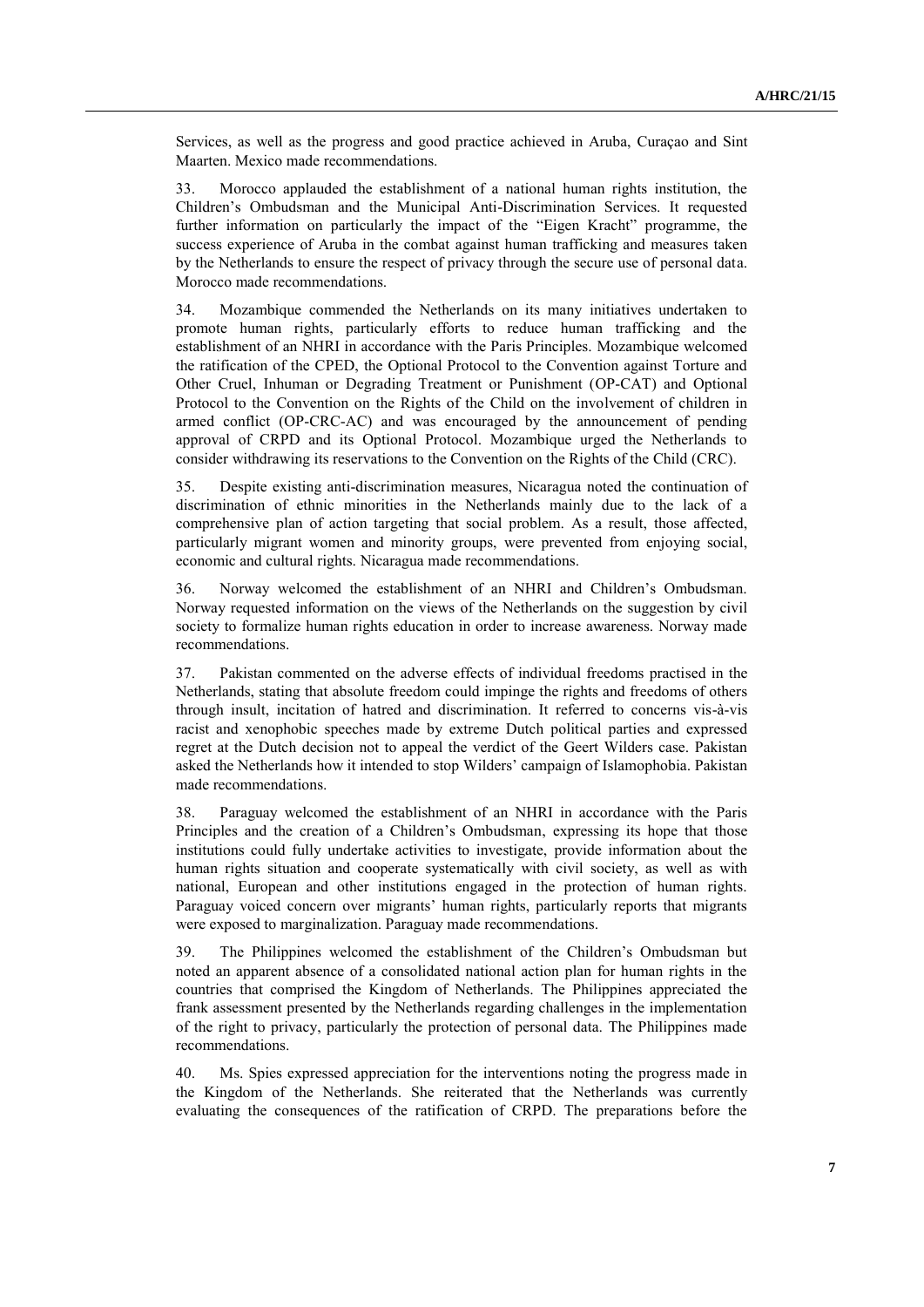approval were lengthy, due to the large scope of the Convention. The draft act would be submitted before the summer 2012. The question on signing and ratifying its Optional Protocol was thus premature.

41. The Netherlands remarked that the provision of article 26 of CRC would not grant to children an independent right to social security. Children benefited from social security through their parents. Therefore, the Netherlands maintained its reservation to article 26. The Netherlands had further considered that issue; however, it had concluded that the same arguments still applied.

42. The Netherlands would not accede to the International Convention on the Protection of the Rights of All Migrant Workers and Members of Their Families (ICRMW), on the ground of its national policy regarding social provision. The Netherlands objected to the section which set out that provisions should be equally accessibly to migrant who were not lawfully present within the territory of the country of their destination and/or were unlawfully employed. While their stay was unlawful, such person paid neither taxes nor the contributions used to fund these services. They should not have equal social and economic rights. Exceptions were made for the education of children who were of compulsory school age and acute medical emergencies, and legal assistance.

43. Regarding non-discrimination, its ban was enshrined in article 1 of the Constitution. The Netherlands was highly committed to combating discrimination and racism. It rejected any form of discrimination, be it on the grounds of race, descent, religion, belief, gender, sexual orientation, handicap or any other ground. Discrimination was at odds with citizenship and impeded them from taking part in their community. The Minister stated that the Government of the Netherlands did not pursue specific policies targeting specific types of discrimination. She referred to bodies to prevent and combat discrimination, like the anti-discrimination bureaus, the Equal Treatment Commission and the police, which were accessible to everyone. In addition, in 2010, a National Action Plan to Combat Discrimination had been enacted. In 2011, further measures had been put in place to combat discrimination, including school programmes.

44. The Netherlands also had a very comprehensive legal framework to combat the incitement to hatred and was party to all relevant international instruments. Regarding the question posed about the author of the film *Fitna*, Ms. Spies reported that the member of the House of Representatives had been acquitted by the Criminal Court of the charges of public insults and incitement to hatred. The Prosecutor decided not to lodge an appeal. Dutch society was characterized by freedom of speech for politicians. These liberties were established in the Constitution and human rights instruments. However, the police and the judiciary acted against statements that were incompatible with legal provisions regarding freedom from discrimination.

45. Hate crimes on the Internet were investigated and prosecuted by the police specialized in cybercrime. Several cases had been brought before criminal courts resulting in convictions. Ms. Spies also referred to the Dutch Complaint Bureau for Discrimination on the Internet, which had the function of alerting and preventing discrimination, and contributed to criminal law enforcement.

46. Regarding preventative searches, the delegation stated that two studies had been completed and recommendations made to develop further criteria, guidelines and practices to avoid discrimination. The Ombudsman in the Netherlands had also investigated the manner in which the preventive searches were applied and made recommendations.

47. Ms. Spies also referred to the municipal antidiscrimination services which strengthened the anti-discrimination infrastructure and were mandated to carry out statutory tasks and provide assistance in dealing with discrimination complaints. She highlighted the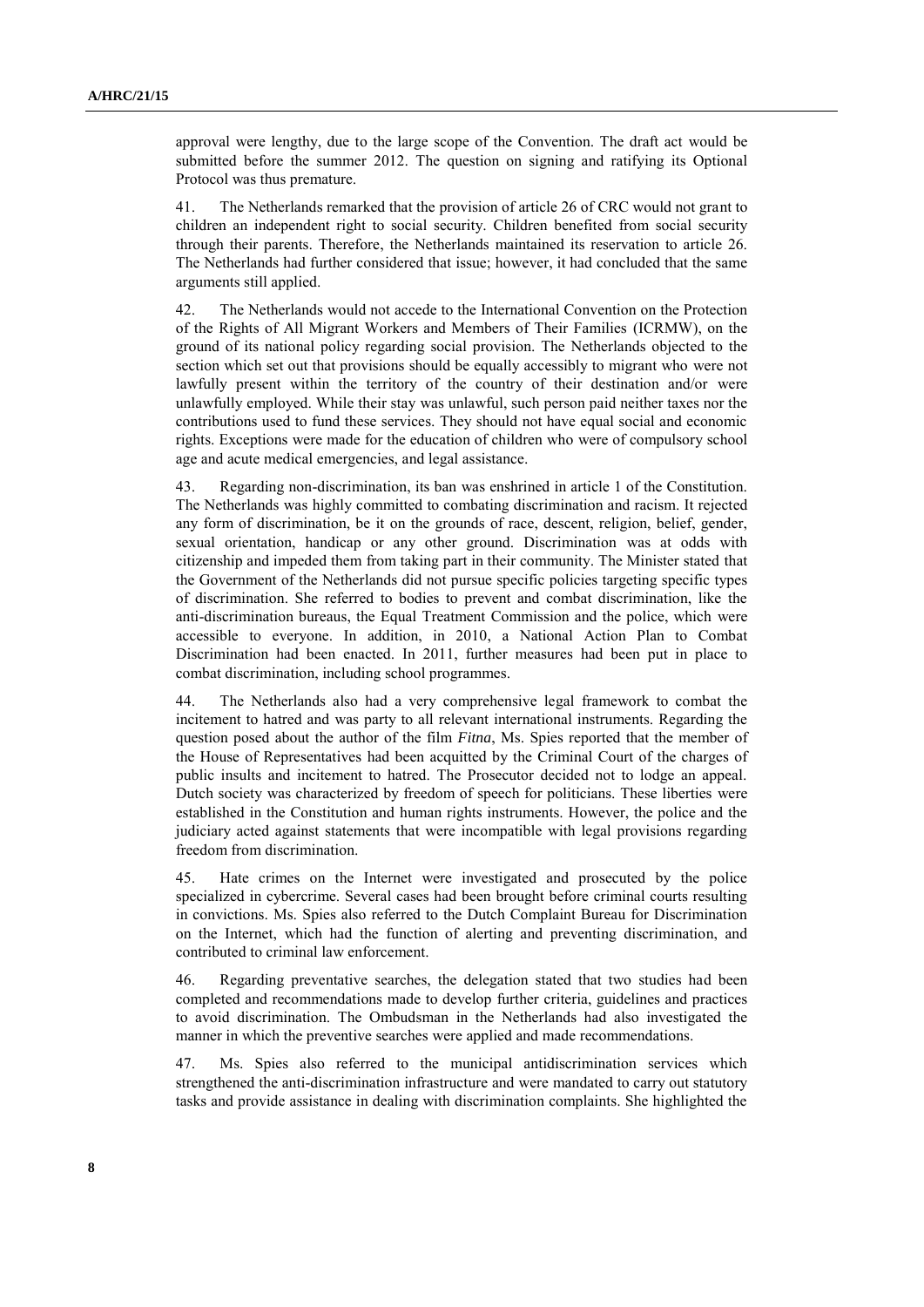fact that the Netherlands was the first country in Europe that regulated municipal antidiscrimination policy by law.

48. The Netherlands were in favour of improving regulation on ethnic data using personal data. Rules and procedures in that regard had been issued. The Netherlands endorsed the need for adopting clear legislation to address the issue.

49. The representative of Curaçao stated that it was an autonomous country of the Kingdom of the Netherlands and reiterated the decision of Curaçao to establish a human rights institution.

50. Hungary praised the substantial financial contribution by the Netherlands to OHCHR, the establishment of a national human rights institution in accordance with the Paris Principles, the appointment of a Children's Ombudsman and the enactment of the Municipal Anti-Discrimination Act. It requested information on the effects and benefits of that Act. Hungary also requested clarification on the Netherlands' plan to address discriminatory statements by public institutions. Hungary made recommendations.

51. Qatar congratulated the Netherlands on achievements made at legislative and institutional levels since the first UPR. Qatar welcomed the establishment of the Children's Ombudsman, an NHRI in accordance with the Paris Principles, accession to many international conventions on human rights, and measures taken to combat human trafficking. Qatar made recommendations.

52. Romania congratulated the Netherlands on its presentation of a mid-term progress report in 2010. It welcomed the establishment of an information system to monitor developments on a regular basis in, among others, discrimination. Romania made a recommendation.

53. The Russian Federation expressed concern that the NHRI was not accessible to inhabitants of the overseas territories where many suffered from low standards of living and ill-developed health system. The Russian Federation voiced concern over the increase of xenophobic and racist views, the discriminatory situation of religious, national and ethnic minorities, women, the persons with disabilities and migrants, the situation in the judiciary and prison systems, the stiffening of immigration policy and the conditions in which asylum seekers were kept. It regretted the decision to maintain reservations to CRC. The Russian Federation made recommendations.

54. Slovakia welcomed in particular the establishment of a national human rights institution in accordance with the Paris Principles, the Children's Ombudsman and the introduction of the Municipal Anti-Discrimination Services. It also commended the ratification by the Netherlands of CED and OP-CRC-AC and progress towards ratification of the Optional Protocol to the Convention on the Rights of Persons with Disabilities (OP-CRPD). Slovakia commended the new "Children Safe" action plan to address child abuse. Slovakia made recommendations.

55. Slovenia commended the Netherlands for its high level of respect for human rights. Nevertheless, it was concerned that the number of child abuse cases was not decreasing, that corporal punishment was not prohibited in Aruba and that insufficient progress had been made in combating structural inequality. Slovenia made recommendations.

56. Spain congratulated the Netherlands for its integration and assistance policies to immigrants over the last few years. Spain made recommendations.

57. Sweden commended the establishment of an ombudsman for children, and welcomed the ratification of OPCAT and welcomed the clarification regarding the criteria for applying OPCAT, which was applicable regardless of the grounds of detention. It also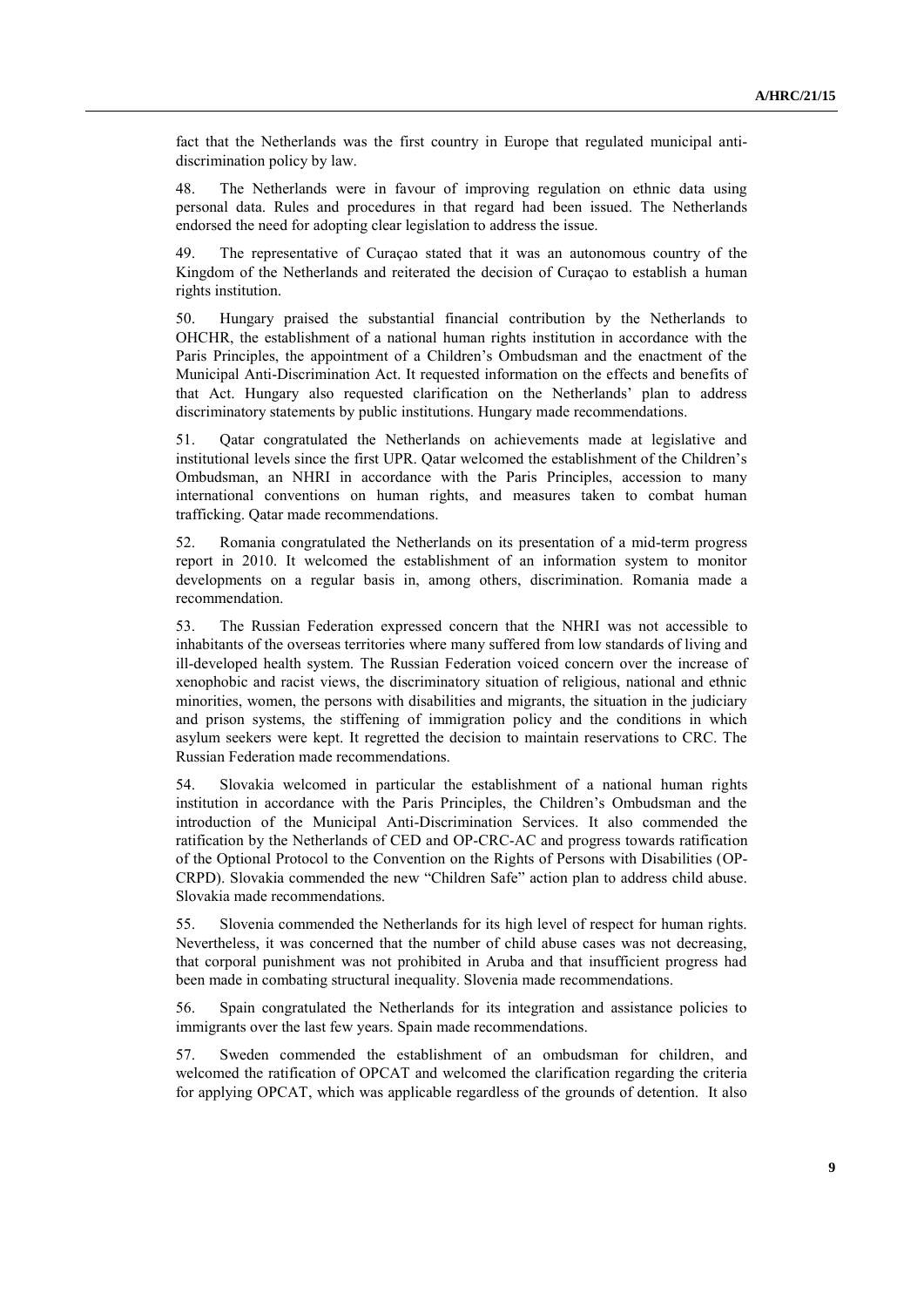noted with satisfaction that national plans to combat discrimination had been put forward in the last years. Sweden made a recommendation.

58. Thailand asked the Dutch delegation if there was a plan to set up appropriate institutions for the protection of human rights of the citizens of its overseas territories and, if not, what existing mechanism could be used to provide appropriate redress for violation of human rights of these people. Thailand made recommendations.

59. Turkey was concerned by the measures implemented to restrict the rights of migrants living in the Netherlands. Turkey welcomed the abolition of the precondition of passing the Dutch language before admittance in the country, but noted that Turkish mother tongue teaching was no longer offered during primary education since 2004. Furthermore, Turkey referred to the case of the Turkish singer, Arif Sag, who was allegedly interrogated unfairly for hours before being admitted into the country. Turkey made recommendations.

60. Ukraine commended progress achieved in implementing recommendations received in 2008. Furthermore, it encouraged the Government of the Netherlands to take further measures to combat disadvantages experienced by women in the labour market. Ukraine made a recommendation.

61. The United Kingdom asked if the Dutch Government would take further action to ensure that all asylum claimants received a timely hearing, that all citizens had ready access to the legal system, and that migrants and ethnic minorities received equal treatment in the workplace. It made recommendations.

62. The United States of America remained concerned about the enforcement of laws designed to counteract societal animosity toward racial and religious minorities, the turning down of the majority of asylum requests made by children outside the country who wanted to join their parents, vulnerability of women in the labour market and number of child abuses. It made recommendations.

63. Uruguay welcomed the establishment of the National Institute for Human Rights, the Children's Ombudsman and Municipal Anti-Discrimination Services. However, it was concerned over sex tourism involving children, in which Dutch nationals were participating. Uruguay noted racist speeches from political parties and manifestations of intolerance against ethnic minorities. Uruguay made recommendations.

64. Uzbekistan was concerned about ongoing forms of discrimination on the grounds of ethnic origin and information on increasingly broad use by the police of racist profiling. It also expressed concern over rejections by the State regarding proposals about discrimination policies and suggestions to combat Islamophobia. Uzbekistan made recommendations.

65. Viet Nam noted results made in education, social welfare, gender equality and establishment of new human rights mechanisms, as well as challenges such as racial discrimination, child abuse and violence against women and migrant women remained. Viet Nam made recommendations.

66. Algeria asked about the measures planned to step up efforts to combat the diffusion of racist ideas over Internet and other media. It also would wish measures to be taken regarding the low participation of women in public life, pay gap between men and women, underrepresentation of women in the labour market and their concentration in part-time work. Algeria made recommendations.

67. Argentina congratulated the Netherlands for the creation of the National Institute for Human Rights, the Children's Ombudsman, and the ratification of CPED. Argentina made recommendations.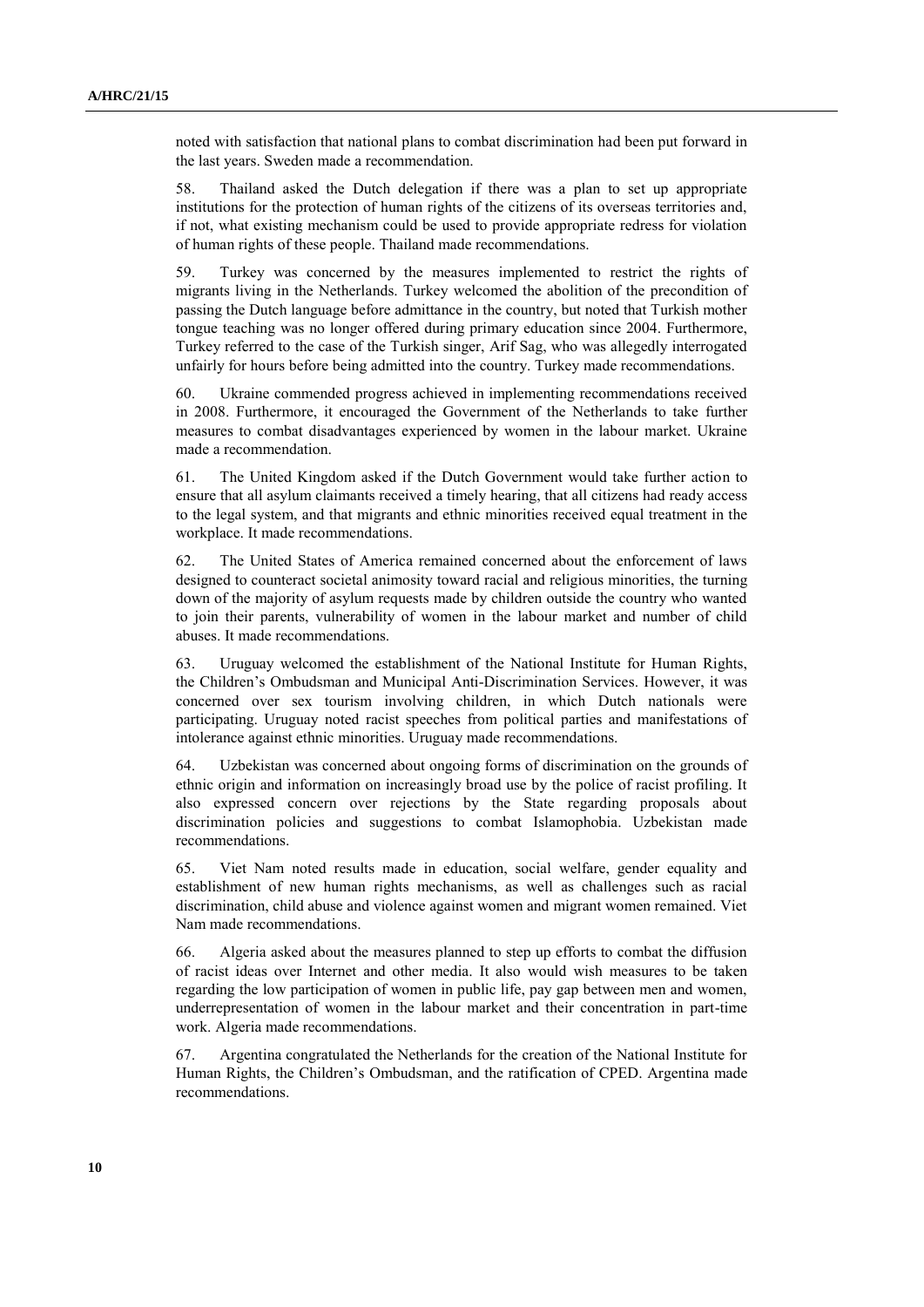68. Australia noted that Curaçao and Sint Maarten's new status as independent countries in the Kingdom brought human rights challenges, including that of establishing their own national human rights institutions. While welcoming the establishment of the Children's Ombudsman, it recognized the challenge of implementing human rights education; such education helped safeguards the rights of the next generation. Australia made recommendations.

69. According to Ms. Spies, all people need to be proactive and involved to live in a society with harmony. Integration was important to both migrants and the society at large. An essential knowledge of Dutch language was an essential condition for participation. Poor languages skills, low level of education and unfamiliarity with Dutch institutions posed a risk for equal opportunities.

70. In relation to court fees, Ms. Spies stated that a Parliament decision in that regard was expected.

71. The delegation referred to the asylum procedure adopted in 2010, which was an improvement and benefited vulnerable groups. It did not result in all asylum claims being settled within eight days. Under that procedure, more time was given to legal and medical assistance. Detention was a measure of last resort and alternatives were available for families with under-age children. The Government of the Netherlands was experimenting with other alternatives to migrant detention, which would be evaluated next year. She further mentioned that a report was sent to the Parliament announcing decriminalization of irregular adult migrants. A decision of Parliament was expected. She added that migrant children had access to education, accommodation and necessary medical treatment. The best interest of children in procedures related to migration was taken into account, and their right to family life was also protected. Ms. Spies indicated that long-term residents without a permit were undesirable and the Netherlands was seeking to prevent long procedures which would not necessarily result in the issuance of resident permits.

72. Ms. Spies further mentioned that minorities, including women belonging to minorities, were encouraged to take part of the public life. To that end, they were also encouraged to take Dutch-language courses. The Netherlands was working on a more flexible dialogue with minorities.

73. Ms. Spies also indicated that lessons in Turkish were a choice of the parents, and there was an adequate supply of Turkish lessons and culture.

74. In connection with juvenile justice, the Netherlands reported that it would maintain its reservations to CRC. Juveniles would continue to be tried under regular criminal law, since it was an important means of preventing any necessity to introduce disproportional heavier sentences. However, children were protected under regular criminal law. They had the right to legal aid regardless the nature of the crime. Alternatives to depravation of liberty also existed.

75. In addition, Ms. Spies referred to the plan "Children Save" aimed to combat abuse and which included prevention using a multidisciplinary approach. The Netherlands would report on the implementation of that plan. She also mentioned that there was legislation in place to combat sex abuse in the context of tourism, with extraterritorial jurisdiction.

76. The representative of Aruba indicated that task forces had been established to protect the victims of trafficking and sexual exploitation, and provide assistance, such as free legal aid and health care. They had produced positive results. If victims were in Aruba illegally, they were not detained but treated as victims. Return to their country was also facilitated, or assistance to adapt in the society, if necessary.

77. The representative stated that corporal punishment was prohibited by law in schools in Aruba and legislation to extend the prohibition to the family setting was expected in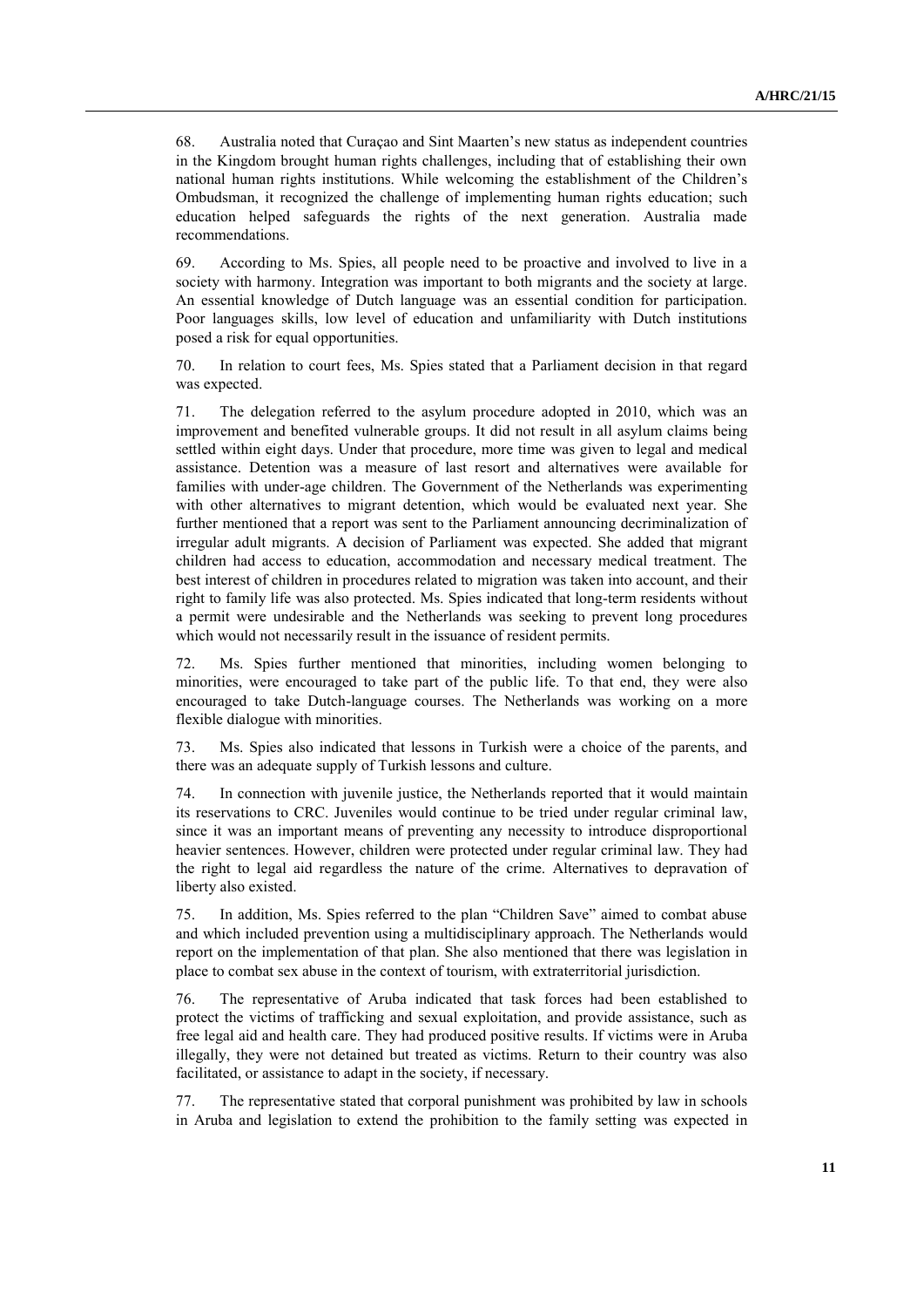2012. Regarding the remarks on the issue of a human rights institution, Aruba would be working together with Curaçao and the Netherlands in creating a similar type of institution on the island to guarantee information, education and protection of human rights in their community.

78. The representative of Curaçao stated that corporal punishment was prohibited by law in Curaçao. She also referred to an amendment of the Civil Code which defined parents' role as caretakers and educators and explicitly stated that parents were not allowed to employ either emotional nor physical violence or any other form of humiliating treatment against children.

79. Curaçao was a party to six major human rights instruments and its Constitution covered all the rights. However, the situation on the ground was not fully in conformity with the treaties. The National Human Rights Institution must work towards that and was not only expected to promote and protect human rights, but also to play an important role in human rights education. Curaçao was conscious of its shortcomings in respect to human rights institutions, law and policies. A seminar of experts was being prepared for June 2012, which would be used to design the national human rights policy.

80. Azerbaijan asked about the efforts undertaken by the Government of the Netherlands to establish national human rights institutions compliant with the Paris Principles. Azerbaijan remained concerned about the persistence of gender-role stereotypes, in particular about migrant women and men. Furthermore, Azerbaijan welcomed the introduction of compulsory education and measures to give all children access to school and reduce dropout rates. Azerbaijan made recommendations.

81. While understanding the importance of integration of migrants into the society of a destination country, Bangladesh emphasized the importance of ensuring the social and cultural rights of migrants equally. Regarding fundamental freedoms, it asked about instances where the Criminal Code had been applied to restrict freedom of expression to uphold freedom of others. Bangladesh made recommendations.

82. Belarus appealed the Netherlands to step up its interaction with the special procedures. Belarus mentioned reports that migrants and ethnic minorities were subjected to various forms of discrimination. Belarus underlined concerns of the Committee on the Rights of the Child over the scale of child sex tourism with participation of Dutch citizens, and the lack of appropriate reaction to this phenomenon. Belarus made recommendations.

83. Botswana commended the ratification of the OP-CAT, OP-CRC-AC and CPED as a follow-up to the first-cycle UPR. While welcoming the constitutional and institutional reforms taken, including the 2010 referendum granting Curaçao and Sint Maarten the autonomy as States, and the establishment of the Children's Ombudsman in 2011, Botswana asked how the Dutch Government intended to address that the fact that the administrative apparatus of Curaçao had not yet established. Botswana made a recommendation.

84. Brazil welcomed the progress made concerning LGBT rights, especially promoting the safety of LGBT persons, and also commended the Netherlands for its measures regarding women's rights. Furthermore, Brazil asked the Dutch delegation about statistics on the number of asylum seekers who had effectively been granted refugee status in the country in the last five years. Brazil made recommendations.

85. Canada asked for information on when the Netherlands plans to ratify CRPD and OP-CRPD. Canada made a recommendation.

86. With regards to achievements and best practices, Chile stressed the establishment of the National Institution for Human Rights, Children's Ombudsman and Municipal Anti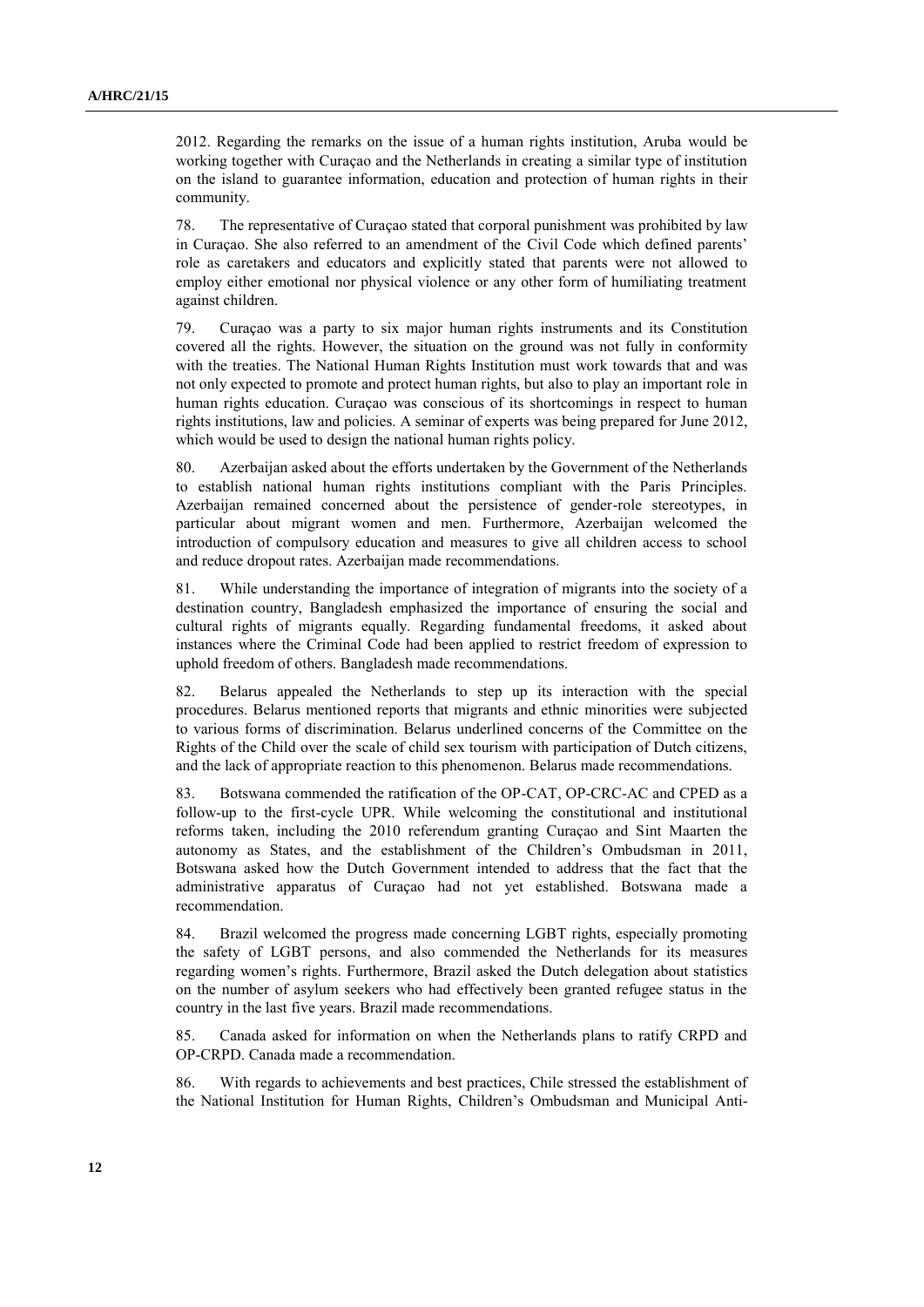Discrimination Services, institutions which would help consolidate achievements and carry out new activities in relevant areas. Chile made recommendations.

87. China appreciated the efforts of the Government of the Netherlands to protect the rights of vulnerable groups. However, it noted with concern that phenomena of racism, xenophobia and religious intolerance still existed and that there were hate speeches against Muslims on the Internet. It also underlined that women and minorities were still discriminated against. China made recommendations.

88. Costa Rica welcomed the establishment of the National Human Rights Institution and the Children's Ombudsman and the abolition of death penalty in Curaçao. It asked how the Dutch authorities monitored, regulated and prevented incitement to hatred speech on the Internet and how the best interest of the child was taken into account in cases of migration expulsion. Costa Rica made recommendations.

89. Cuba was concerned about the proliferation of incidents related to racism and xenophobia, particularly with the use of Internet and other media. It noted that violence against women was growing and cases of child abuse had not decreased. In that regard, necessary services must be more effective in reaching victims. Cuba also underlined reports on very difficult conditions of detention and mistreatment by the police. Cuba made recommendations.

90. Despite progress made in fighting discrimination and racism, Ecuador was concerned over complaints of mistreatment by police against irregular migrants and policies which criminalized migration. It asked about measures taken to reduce the number of migrants under detention, especially families with children and non-accompanied children, and what were the alternatives to detention for migrants, their use and results if any. Ecuador made recommendations.

91. The Representative of Curaçao referred to the development of the administrative apparatus of Curaçao and its implications in the implementation of human rights recommendations. Curaçao was an autonomous country of the Kingdom of the Netherlands, and was fully responsible for its internal affairs, including the organization and development of its public service. She added that Curaçao benefited from collaborating with its partners of the Netherlands.

92. Regarding the abolishment of life imprisonment of children, the delegation mentioned that, child imprisonment had not been practised for many years and, in 2008, had been removed from the Dutch Penal Code.

93. Ms. Spies indicated that the discussion of ratification of the Optional Protocol to the International Covenant on Economic, Social and Cultural Rights (OP-CESCR) would continue after the elections in September 2012. Regarding the recommendations to enhance the participation of women in public functions, she stated that one of the main activities of the last years has been to raise more awareness and provide tools for the public sector. She added that there were only small disparities between men's and women's pay, which were explained by the fact that almost 70 per cent of the women worked part-time. The Netherlands had carried out extra promotional activities and would also support the combination work and provide more opportunities for women, such as flexible working hours. In addition, the Cabinet would continue developing community schools that offered full working day-care schemes. Moreover, a number of programmes would be developed to empower women at every level and all sectors of the economy.

94. According to Ms. Spies, many ethnic minorities in the Netherlands did not possess a good working knowledge of Dutch. Therefore, they had less chances of finding good opportunities on labour market. The low level of education of migrants had the consequence that they occupied more temporary positions than others. School dropout, in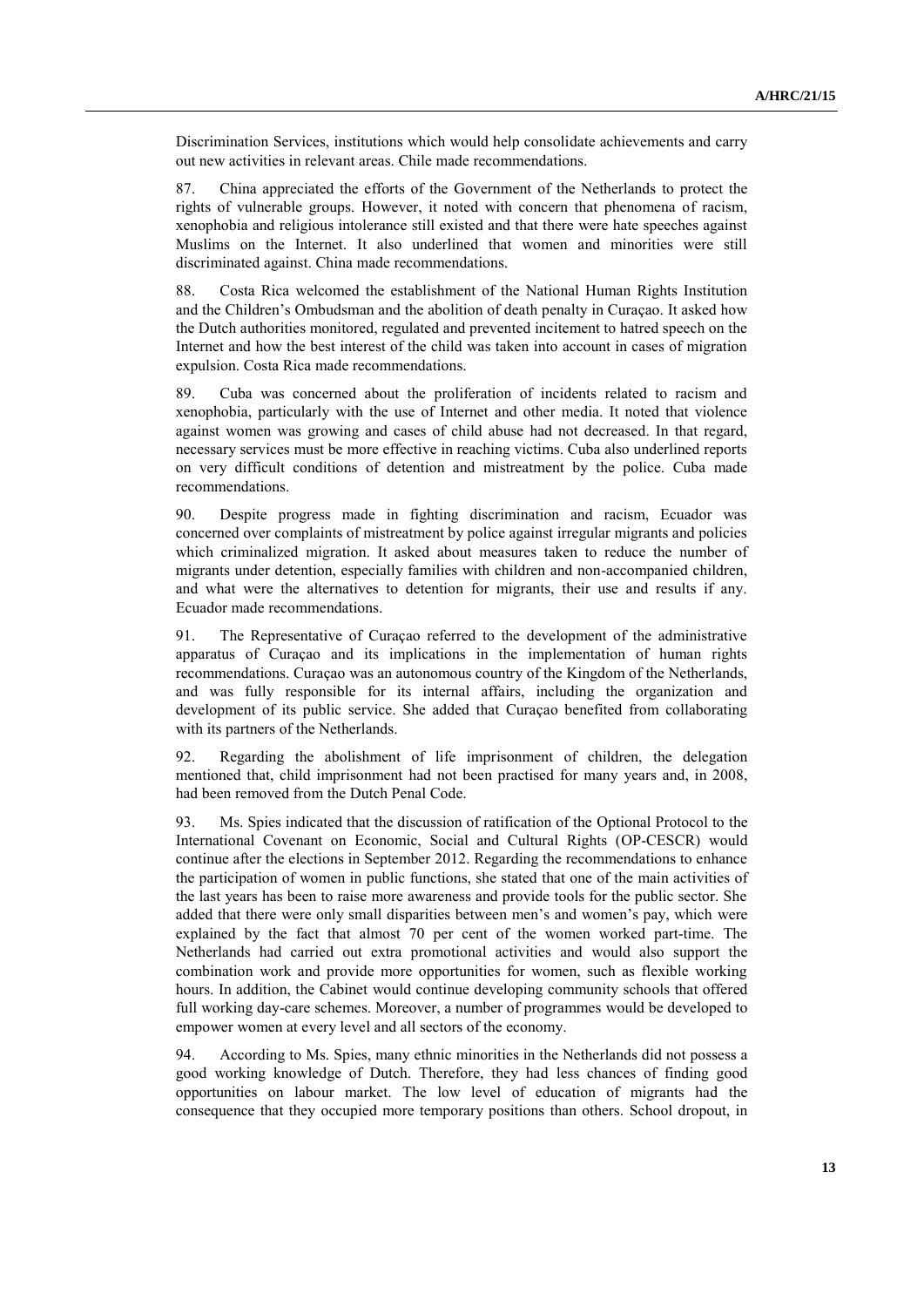particular, worsened that situation. The Netherlands was making an effort to promote school participation. The sensitivity of different sectors of economic crisis had provoked increasing of unemployment in specific sectors, such as the construction sector.

95. The Netherlands was also taking more action against human trafficking. In 2009, penalties for trafficking in human beings had increased. Early in 2012, a legislative proposal to increase the penalties in that regard had been send to Parliament. A national prosecutor and 90 prosecutors specialized in human trafficking had been appointed. Almost all police forces had supervision teams at their disposal and one of the main achievements was the establishment of close supervision by local authorities in the prostitution sector.

96. Ms. Spies reported that, since 2002, a policy to combat domestic violence had been implemented. The evaluation made in 2011 showed achievements. Domestic violence had been placed on the agenda of public administration. The Prosecutor's Office had given instructions for that crime to be investigated and the maximum penalty therefor had been increased.

97. In her closing remarks, Ms. Spies indicated that the Netherlands would further study the different recommendations and questions and report on them before September 2012. She reaffirmed the position that every country had room for improvement when it came to human rights. The Netherlands and the other countries of the Kingdom were not excluded therefrom. The upholding of human rights should never be considered as self-evident.

## **II. Conclusions and/or recommendations**\*\*

98. **The following recommendations will be examined by the Netherlands which will provide responses in due time, but no later than the twenty-second session of the Human Rights Council in September 2012:**

- 98.1. **Ratify the ICRMW (Algeria, Egypt, Iran (Islamic Republic of));**
- 98.2. **Consider ratifying the ICRMW (Mexico);**
- 98.3. **Study the possibility of ratifying the ICRMW and continue with its efforts to achieve the ratification of the CRPD (Argentina);**
- 98.4. **Consider ratifying the ICRMW as well as the ILO Convention 189 (Belarus);**
- 98.5. **Proceed swiftly with the ratification of the CRPD and its Optional Protocol (Estonia);**
- 98.6. **Ratify the CRPD and its Optional Protocol (France, Australia);**
- 98.7. **Consider ratifying the OP-CRPD (Morocco);**
- 98.8. **Ratify the OP-CRPD (Iran (Islamic Republic of));**
- 98.9. **Ratify the CRPD and its Optional Protocol, as well as the OP-CESCR (Spain);**
- 98.10. **Adopt the necessary measures with a view to ratifying the CRPD and its Optional Protocol (Chile);**
- 98.11. **Study the possibility of ratifying the CRPD (Costa Rica);**
- 98.12. **Withdraw its reservations to the CRC (Iran (Islamic Republic of));**

<sup>\*\*</sup> Conclusions and recommendations have not been edited.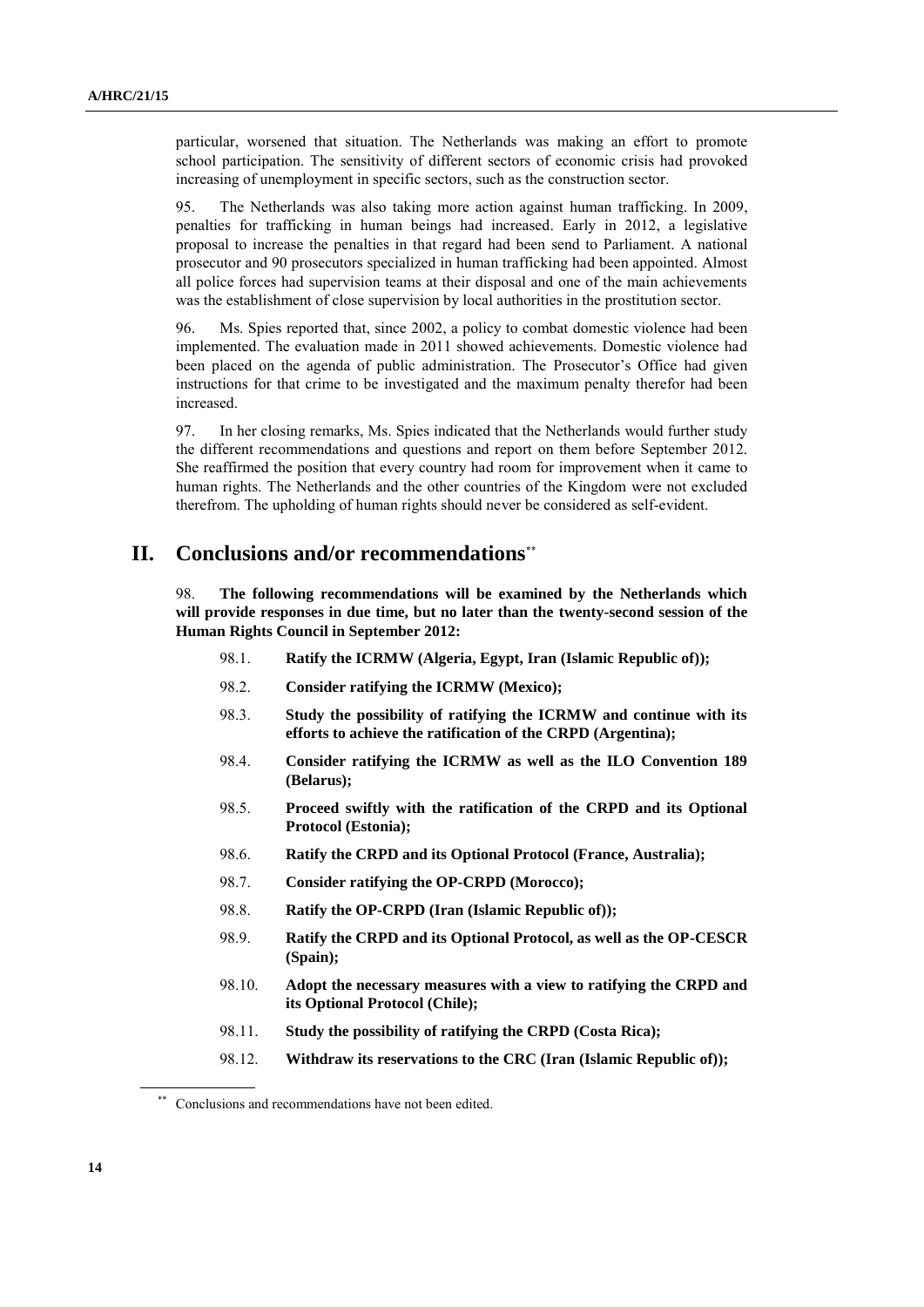- 98.13. **Reconsider the possibility of lifting reservations to the CRC (Russian Federation);**
- 98.14. **Lift its reservations to articles 26 (c), 37 and 40 of the CRC (Uzbekistan)**;
- 98.15. **Ratify the OP-ICESCR (Slovakia);**
- 98.16. **Consider an early ratification of the third Optional Protocol to the CRC on a communication procedure (Slovakia);**
- 98.17. **Approve, in all the countries that form the Kingdom, legislation that criminalizes all forms of trafficking in persons (Nicaragua);**
- 98.18. **Prohibit corporal punishment in all settings through the Kingdom of the Netherlands (Slovenia);**
- 98.19. **Undertake necessary steps in order to harmonize the Dutch law and practice with the European Convention on the Legal Status of Migrant Workers (Turkey);**
- 98.20. **Abolish in its criminal legislation the use of life imprisonment to children (Belarus);**
- 98.21. **Ensure effectiveness, proper functioning and independence of its national human rights institution (Egypt);**
- 98.22. **Accelerate the full operationalization of the National Institute for Human Rights in the near future (Indonesia);**
- 98.23. **Expedite the establishment and operationalization of the National Institute for Human Rights which fully complies with the Paris Principles (Malaysia);**
- 98.24. **Make full use in practice of the new Institute for Human Rights to promote a coherent approach to human rights issues across the spectrum of different policy areas and human rights situations (Norway);**
- 98.25. **Work with all sectors including the education sector, to ensure the National Human Rights Institute effectively supports the country's commitment to human rights (Australia);**
- 98.26. **Continue to assist, when requested, Aruba, Curaçao and Sint Maarten to develop human rights institutions, laws and policies (Australia);**
- 98.27. **Formulate a national human rights action plan (Philippines);**
- 98.28. **Develop a national human rights action plan (Uzbekistan);**
- 98.29. **Evaluate the possibility to develop a national human rights action plan (Argentina);**
- 98.30. **Draft a national human rights plan which includes public policies and strategies reaching a comprehensive range of human rights (Brazil);**
- 98.31. **Keep the Human Rights Council informed about the follow-up to the "Talent to the Top" charter and inform it of the results obtained by signatories (Morocco);**
- 98.32. **Continue efforts aimed at promoting and protecting human rights on the ground (Qatar);**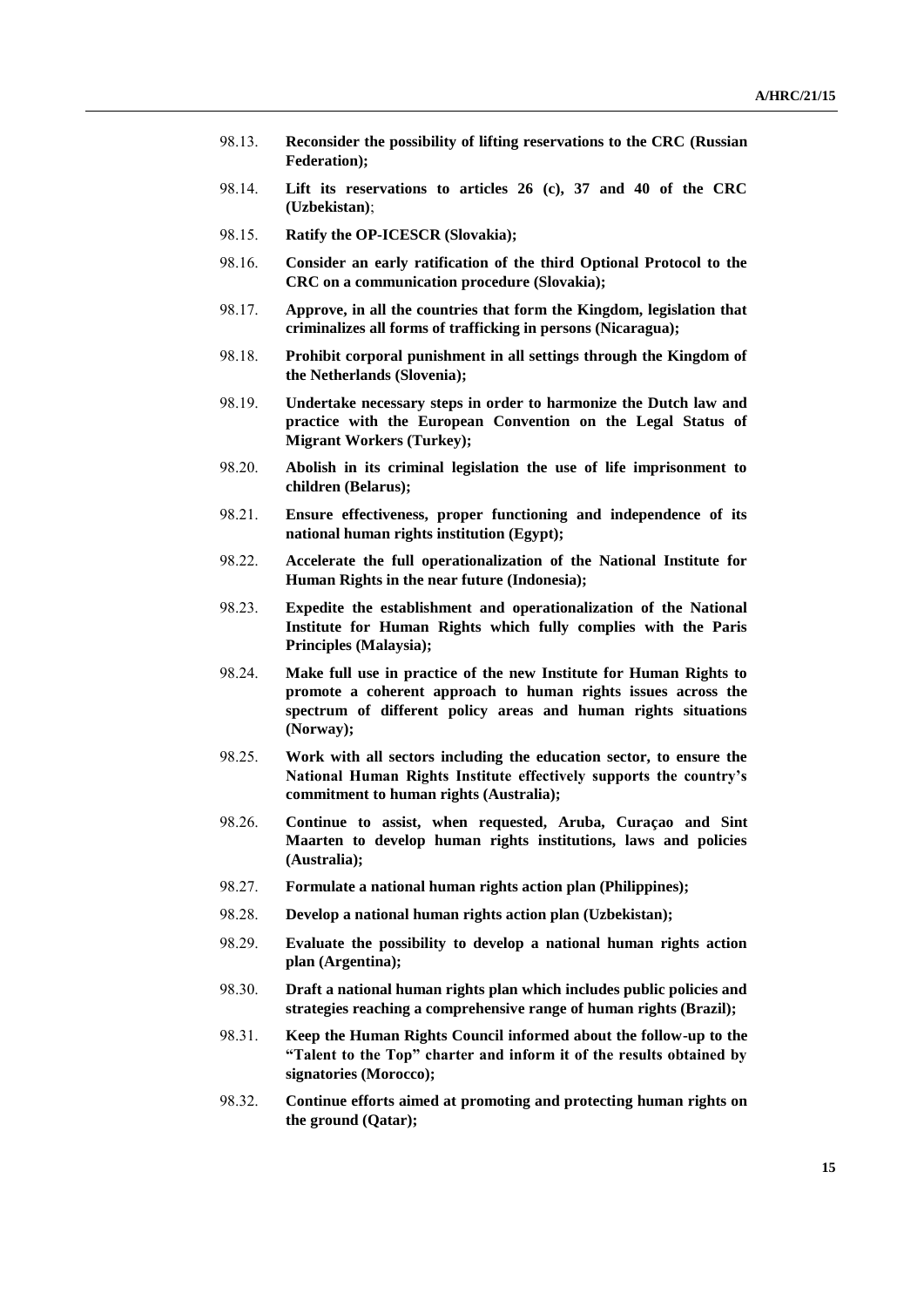- 98.33. **Adopt a National Action Plan on Human Rights Education (Slovenia);**
- 98.34. **Apply homogenous human rights standards in the different territories that form the kingdom of the Netherlands, especially in the Antilles, as recommended by CESCR in 2010 (Spain);**
- 98.35. **Strengthen its policies and measures for guaranteeing all socioeconomic and cultural rights, and ensure those policies not to impede the full enjoyment of these rights in the context of global and regional financial crisis (Viet Nam);**
- 98.36. **Develop a system of recording official statistical data on the most widespread crimes and offences committed on the basis of discrimination taking into account the legal obligations of the Netherlands in registering such crimes (Uzbekistan);**
- 98.37. **Confirm in deed the status of standing invitation to the Special Procedures, in particular by inviting the Special Rapporteurs on the rights of migrant workers, on trafficking in persons, particularly women and children, as well as on the sale of children (Belarus);**
- 98.38. **Take effective legal and practical measures to eliminate all forms of discrimination and violence against women and children, particularly women and children belonging to ethnic and religious minorities, including Muslims who still face multiple forms of discrimination with respect to education, health, employment and social and political participation (Iran (Islamic Republic of));**
- 98.39. **Ensure that existing statutes prohibiting gender discrimination are properly implemented and enforced, and increase through effective implementation and enforcement efforts to address violence against women and children (United States of America);**
- 98.40. **Devise more specific measures to eliminate discrimination against women, ethnic minorities, migrants, Muslim and people of African origin (Thailand);**
- 98.41. **Strengthen its actions against on all forms of discrimination and effectively protect the rights of women, children and immigrants (China);**
- 98.42. **Establish mechanisms to monitor, investigate, prosecute and punish incitement to and acts of hatred, intolerance, racism and xenophobia (Egypt);**
- 98.43. **Review, amend and repeal its national discriminatory laws and regulations against persons of certain religious backgrounds, in particular Muslim migrants (Egypt);**
- 98.44. **Take further measures to combat discrimination in the labour market and combat in particular discrimination based on ethnic origin and discrimination targeting transgender people (France);**
- 98.45. **Intensify efforts to combat the dissemination of ideas based on the racial superiority through Internet, as well as other media including racist speech by political parties (Poland);**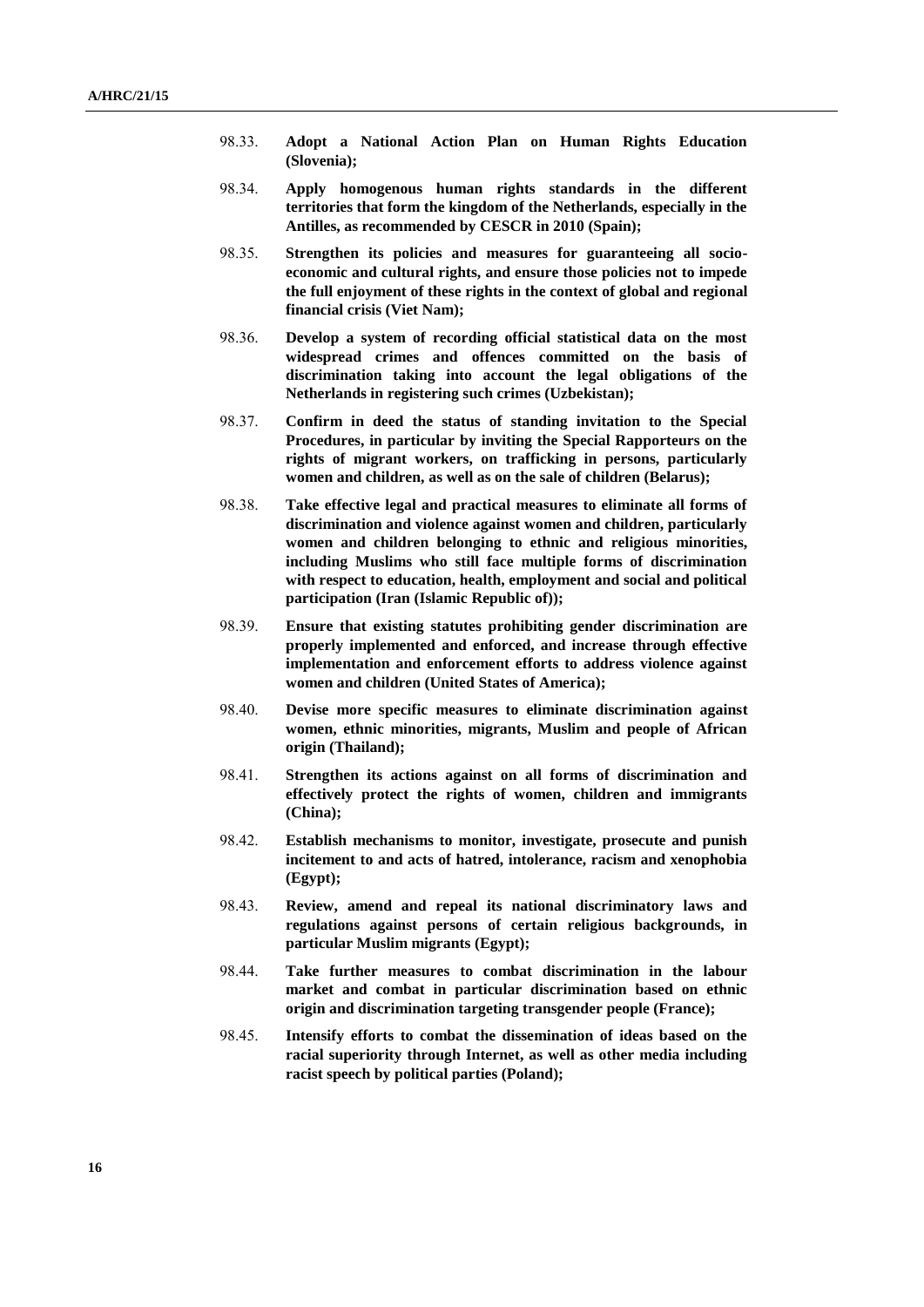- 98.46. **Continue to engage in a national dialogue with a view to promoting respect for diversity and tolerance in line with its obligation under the ICCPR (India);**
- 98.47. **Take all necessary measures to prevent and eliminate all manifestations of racism, Islamophobia, xenophobia, and religious intolerance (Iran (Islamic Republic of));**
- 98.48. **Take more serious measures to prevent and suppress manifestation of racism, xenophobia and intolerance against minority groups in the country, in particular the Muslims (Malaysia);**
- 98.49. **Design a comprehensive policy to address discrimination of national minorities in all areas (Mexico);**
- 98.50. **Adopt all the measures necessary to combat discrimination in all its forms, including racism and xenophobia (Nicaragua);**
- 98.51. **Develop a national action plan to combat discrimination in consultation with civil society (Norway);**
- 98.52. **Appeal the verdict made by the Amsterdam District Court in the case of Geert Wilders on the charges of incitement to hatred and discrimination (Pakistan);**
- 98.53. **Strengthen legal and institutional measures to prevent and suppress manifestations of racism, xenophobia and intolerance (Pakistan);**
- 98.54. **Ensure adequate registration of discriminatory motives by raising awareness among the legal profession and law enforcement officials of the need to recognize aggravated circumstances specific to hate crimes and discrimination at all levels of prosecution and criminal procedures (Hungary);**
- 98.55. **Make further efforts to combat racial discrimination and xenophobia, and to promote racial and religious harmony (Qatar);**
- 98.56. **Continue to take measures and actions in line with the fight against discrimination including through guidelines for website moderators to keep their websites free from discriminatory content that constitutes a criminal offence (Romania);**
- 98.57. **Adopt measures to stamp out discrimination arising as a result of the practice of racist, ethnic, or religious profiling (Russian Federation);**
- 98.58. **Approve a plan of action to fight discrimination, and against any initiatives of political associations or groups that promote racism or xenophobia (Spain);**
- 98.59. **Identify through its domestic discussion effective ways and means to prevent and suppress manifestation of racism, xenophobia and intolerance (Thailand);**
- 98.60. **Follow up on the CESCR recommendation to combat racism and xenophobia and to enforce effectively the legal prohibitions against discrimination in the enjoyment of economic, social and cultural rights (Turkey);**
- 98.61. **Strengthen policies and measures to prevent and eliminate the manifestations of racism, xenophobia and intolerance in society, in**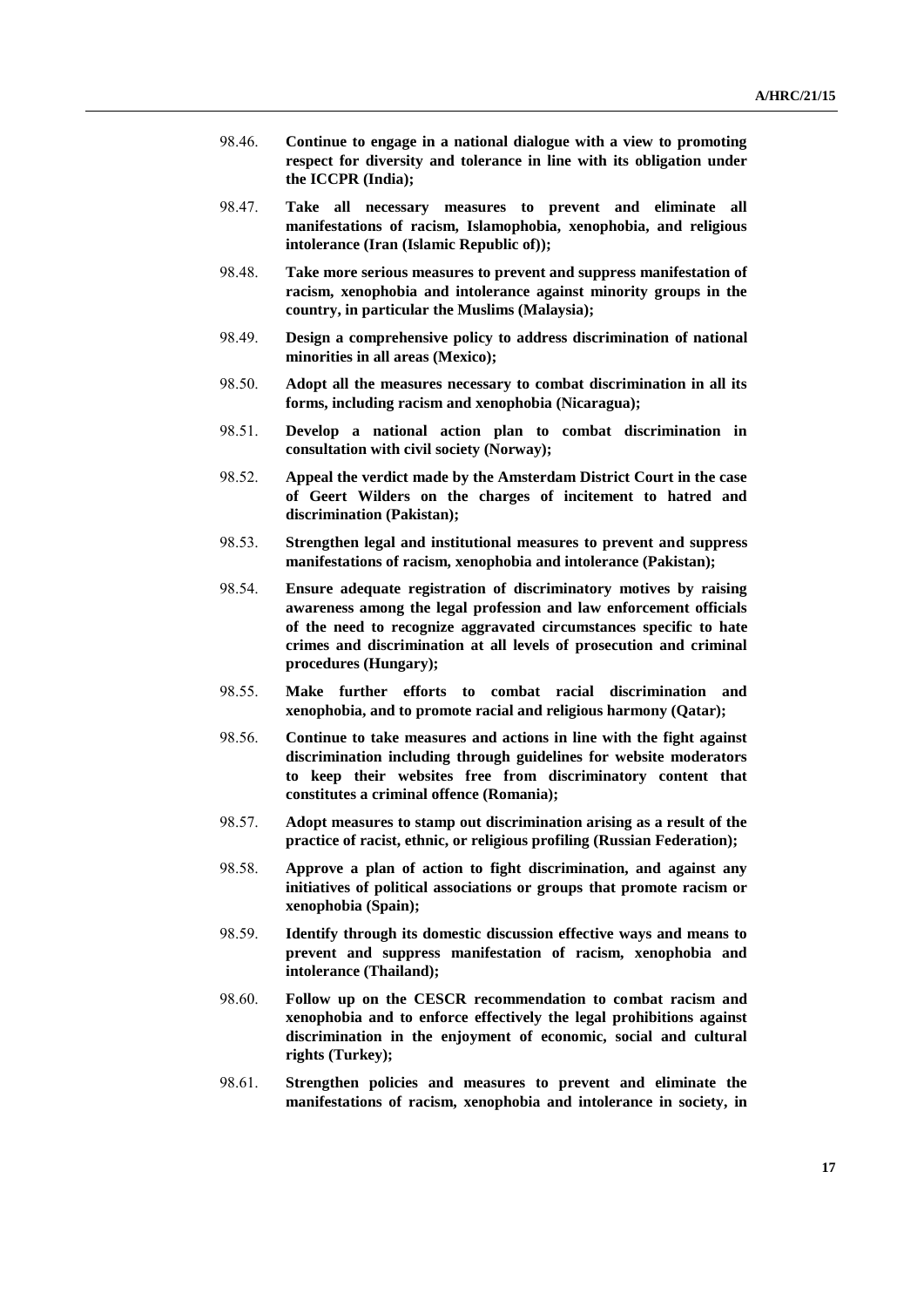**particular during the national and local electoral campaigns (Uruguay);**

- 98.62. **Take appropriate measures in combating discrimination and marginalization against vulnerable groups, particularly migrants, minorities, women, children and persons with disabilities (Viet Nam);**
- 98.63. **Take more efficient measures to prevent and eliminate manifestations of racism, xenophobia and intolerance in political speech (Algeria);**
- 98.64. **Intensify its efforts to eliminate discrimination against migrants and other minority women, who still face multiple forms of discrimination with respect to education, health, employment and social and political participation (Azerbaijan);**
- 98.65. **Intensify its efforts to eliminate discrimination against migrant, black, Muslim and other minority women, who still face multiple forms of discrimination (Bangladesh);**
- 98.66. **Intensify its efforts to combat the dissemination of ideas based on racial superiority including racist speech by political parties through the Internet as well as other media (Bangladesh);**
- 98.67. **Take measures to address concerns of racial discrimination in the application of its national policies (Botswana);**
- 98.68. **Ensure effective national oversight and evaluation of municipal programmes that have been developed to protect the rights enshrined in Article 1 of the Dutch Constitution concerning prohibited grounds for discrimination, in particular ensure that these programmes utilize a broad systematic approach taking into consideration current fiscal realities (Canada);**
- 98.69. **Develop a national plan against racism (Costa Rica);**
- 98.70. **Adopt effective measures to combat racism, racial discrimination and incitement to racial hatred, and in particular, to prohibit the dissemination of racist and xenophobic propaganda (Cuba);**
- 98.71. **Fully implement the measures regarding violence against women as outlined in its UPR interim report and consider implementing the recommendations of the Special Rapporteur on violence against women and CEDAW (India);**
- 98.72. **Adopt effective measures to combat violence against women and to fight poverty (Cuba);**
- 98.73. **Adopt effective measures to improve conditions in prisons, reduce overcrowding and eliminate ill- treatment and forced labour of persons deprived of liberty (Cuba);**
- 98.74. **Ensure that in its application of preventive body searches, all relevant human rights are adequately protected, in particular the right to privacy and physical integrity and the prohibition of discrimination on the basis of race and religion (Greece);**
- 98.75. **Build on this success (achieving a total prohibition of corporal punishment of children in all settings in the European part of the Dutch territory) and ensure that this prohibition is also duly**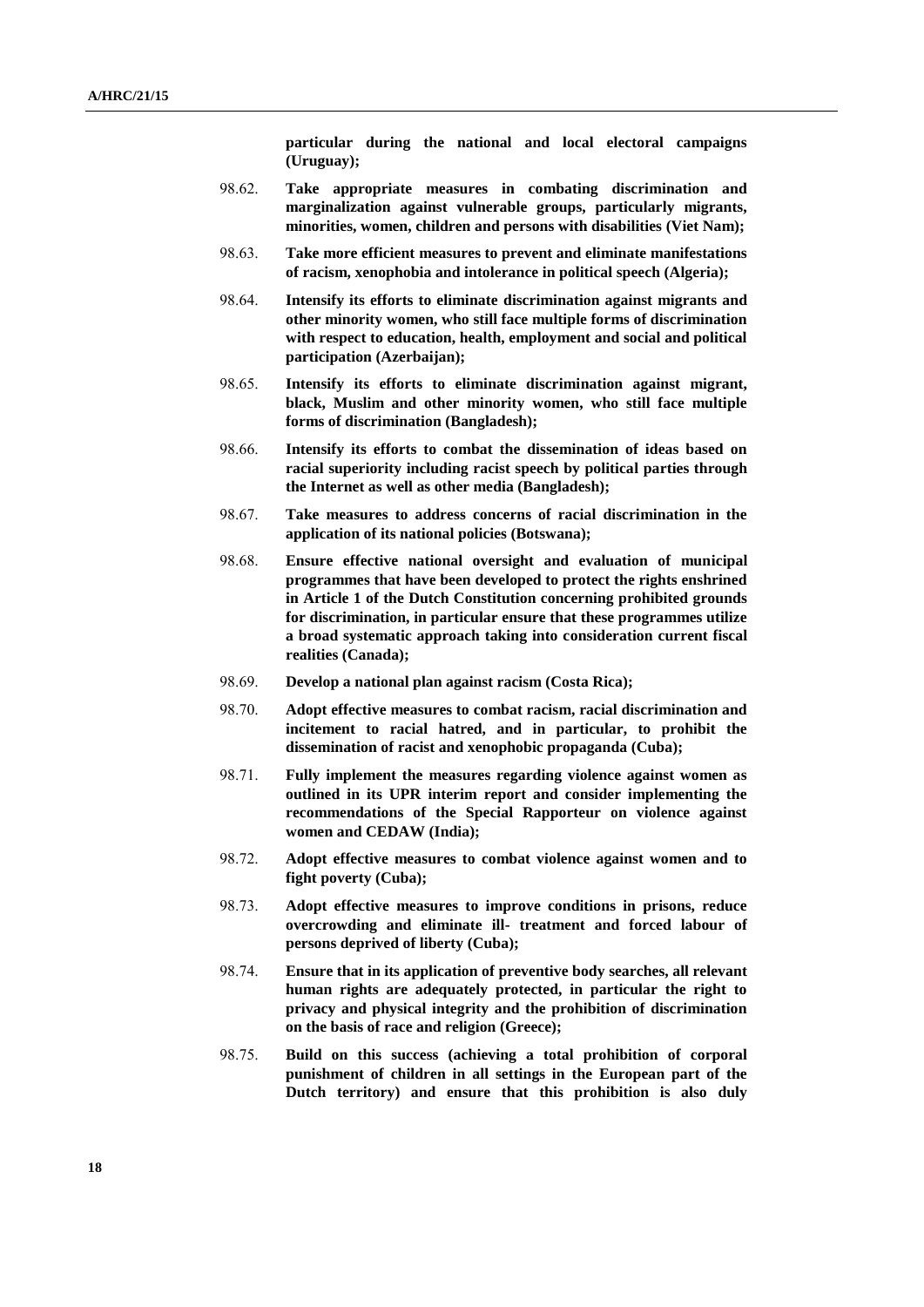**implemented in Aruba and the Netherland Antilles by enacting the necessary legislation in this regard (Hungary);**

- 98.76. **Report on the implementation of the 2012-2016 Action Plan against Child Abuse, including sexual violence and child pornography, during the next interim UPR report (Hungary);**
- 98.77. **Intensify efforts to prevent and combat cases of exploitation of children related to sexual tourism, including through legal measures that effectively protect child victims of sexual exploitation and prostitution, and to bring the perpetrators of these aberrant practices to justice (Uruguay);**
- 98.78. **Strengthen training of public order officials, social workers and prosecutors on the way to investigate and verify the complaints of sexual exploitation of children, and prosecute the authors of these offenses, taking into account child sensitivity (Uruguay);**
- 98.79. **Adopt practical measures to ensure absolute prohibition of violence against women and cruel treatment of children (Uzbekistan);**
- 98.80. **Carry out actions to improve the current strategy to combat trafficking in human beings, taking into account, among other, intensifying investigations, training professional staff and creating assistance centres (Mexico);**
- 98.81. **Adopt immediate measures, including reviewing legislation and developing comprehensive strategies to eradicate trafficking in children, sexual exploitation and involvement of adolescents in prostitution (Belarus);**
- 98.82. **Continue strengthening the functions of the competent institutions and use of adequate mechanisms to more efficiently combat domestic violence, which mainly affects women and children (Chile);**
- 98.83. **Intensify its efforts, at national level and vis-à-vis the different ad-hoc international bodies, to reinforce measures aimed at fighting the use of children in sexual tourism and child pornography (Chile);**
- 98.84. **Seek alternative solutions to deprivation of liberty for minors in particular in order to avoid pre-trial detention of minors, while awaiting judgement (France);**
- 98.85. **Consider additional steps to ensure that any potential changes in court fees are proportionate and affordable, and that they do not prejudice access to the legal system (United Kingdom of Great Britain and Northern Ireland);**
- 98.86. **Enact laws and legislation on freedom of expression in line with both articles 19 and 20 of the ICCPR (Egypt);**
- 98.87. **Step up its efforts to comprehensively address this trend (the trend that political and public figures including media made discriminatory and discriminatory speech against Muslims), not only from the freedom of expression perspective but also from socio-cultural point of view (Indonesia);**
- 98.88. **Ensure that the freedom of expression, press freedom and internet freedom will not result in racism, intolerance and hatred against minority groups (Malaysia);**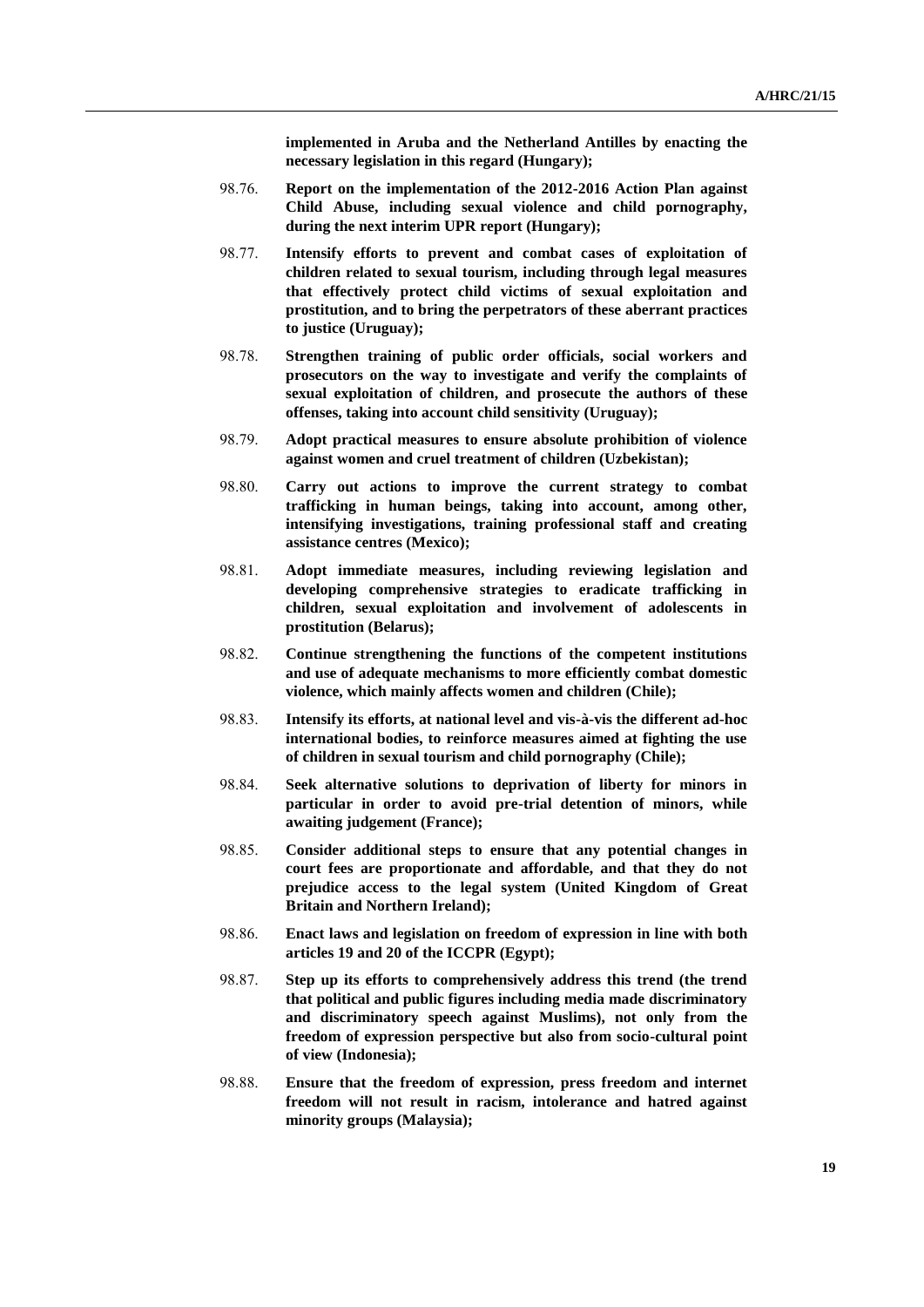- 98.89. **Promote more equal representation of men and women in top positions (Norway);**
- 98.90. **Adopt measures to criminalize incitement to hatred and imminent violence based on religion or belief (Pakistan);**
- 98.91. **Adopt legal provisions for reduced working hours, additional paid holidays or another form of compensation in dangerous and unhealthy occupations (Poland);**
- 98.92. **Take steps to facilitate equal access to the labour market, including by increasing women's ability to continue as full-time employees following child birth (Norway);**
- 98.93. **Implement measures to decrease the wage gap between men and women (Norway);**
- 98.94. **Pursue an active and strict policy to end unfair pay differences between men and women especially in Government organizations (Greece);**
- 98.95. **Ensure that women enjoy equal access to the labour market and equal pay for work of equal value (Slovenia);**
- 98.96. **Intensify its efforts to ensure that education, health, employment and social protection programmes are inclusive and not discriminatory. Apply also these measures to all the countries and territories that form the kingdom of the Netherlands (Nicaragua);**
- 98.97. **Ensure the equal enjoyment of economic, social and cultural rights by all individuals and groups under its jurisdiction and adopt a national plan of action to combat the rise in homelessness (Azerbaijan);**
- 98.98. **Establish guidelines for training on human rights in primary and secondary education, with homogenous curricula in all the educational centres (Spain);**
- 98.99. **Facilitate enrolment of children with missing or incomplete documents, improve the safety situation at schools experiencing difficulties in that regard, and include human rights and child rights education in school curricula at all levels (Azerbaijan);**
- 98.100. **Review and amend national legal and policies integration measures with a view to respect the cultural and religious backgrounds of migrant communities, in particular Arab and Muslim communities (Egypt);**
- 98.101. **Consider reinstituting the Turkish mother tongue lessons as part of the primary and secondary school curricula (Turkey);**
- 98.102. **Strengthen efforts to promote access of persons with disabilities to education and labour market, their legislative protection, in particular through speeding up approval by the Parliament of the CRPD (Ukraine);**
- 98.103. **Study the possibility to establish new measures aimed at eliminating any discriminatory treatment towards ethnic minorities (Argentina);**
- 98.104. **Develop a migration policy, taking into account the international human rights standards in this respect (Guatemala);**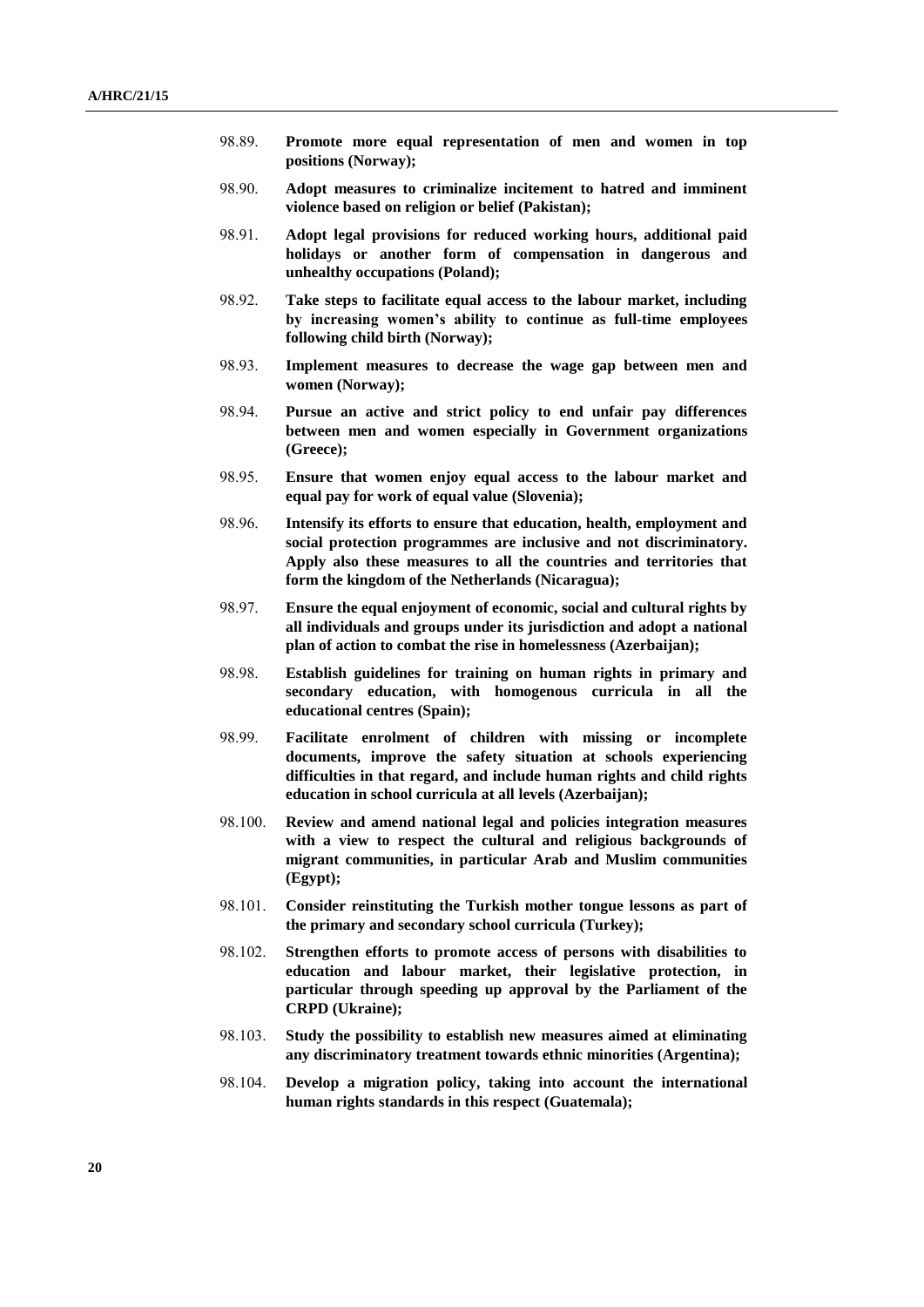- 98.105. **Promote substantive reforms in the immigration policy, which guarantee its conformity with international standards, revoking measures exposing foreigners to marginalization (Mexico);**
- 98.106. **Take all necessary measures, in accordance with international human rights law, to reduce the use of detention of persons solely on grounds of immigration reasons or because they belong to minority groups (Nicaragua);**
- 98.107. **Review migration policies that exist in the country with a view to ensure the full application of international standards (Paraguay);**
- 98.108. **Introduce measures to reduce detention of individuals solely for immigration purposes and consider other alternatives than detention to use when possible (Sweden);**
- 98.109. **Enact public programs to improve integration of Muslim and other immigrants into Dutch society, and build bridges between communities (United States of America);**
- 98.110. **Protect the social and cultural rights of migrants while taking integration measures and policies aimed at migrants (Bangladesh);**
- 98.111. **In coordination with OHCHR, IOM, ILO and relevant special procedures of the Human Rights Council, develop a comprehensive strategy to protect the rights of migrants and persons belonging to ethnic minorities (Belarus);**
- 98.112. **Due to the criminalization of irregular residency in the country, design alternatives for the detention of irregular or undocumented immigrants (Brazil);**
- 98.113. **Reduce the number of persons in the detention centres for migrants and create alternative measures to detention, especially for families with children or unaccompanied minors (Ecuador);**
- 98.114. **Improve the conditions of migrants detention centres, especially with regard to the medical and psychological attention, as well as contact with the outside (Ecuador);**
- 98.115. **Review asylum procedures with a view to expediting the decisions in the cases of children asylum seekers as quickly as possible and facilitating family reunion of vulnerable children in an efficient and appropriate manner (United States of America);**
- 98.116. **Ensure increased transparency and oversight exercised by civil society of the conditions, in which asylum seekers are kept and treated (Russian Federation);**
- 98.117. **Consider additional measures to ensure that the interests of children are properly taken into account in provisions for asylum seeking families, since they are especially impacted by long delays and uncertainty (United Kingdom of Great Britain and Northern Ireland);**
- 98.118. **Carry out investigations into complaints and information on cruel treatments during the expulsions of foreigners from the Netherlands and ensure transparency when investigating such complaints (Uzbekistan);**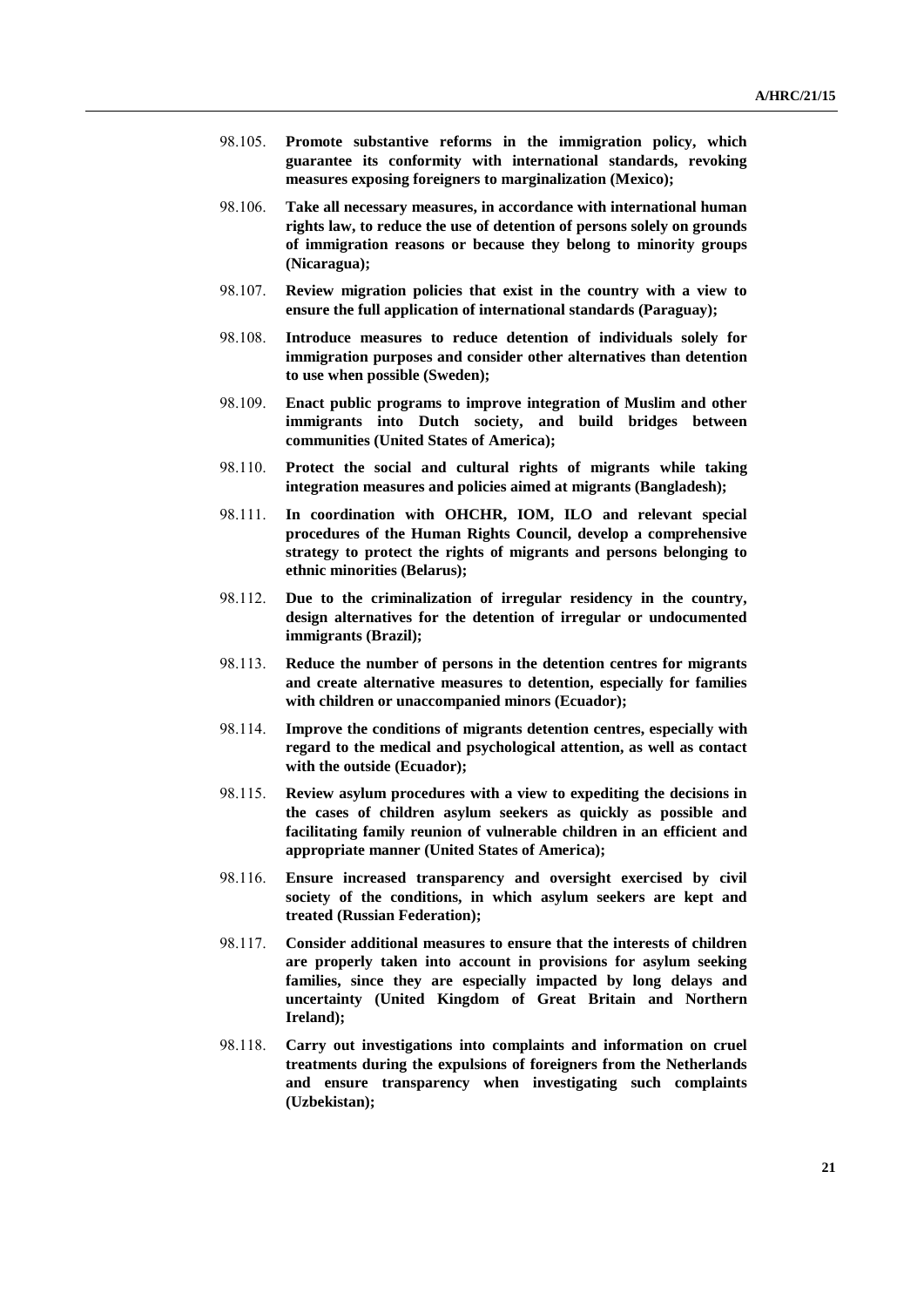98.119. **Contribute effectively in the operationalization of the right to development at the international level (Pakistan).**